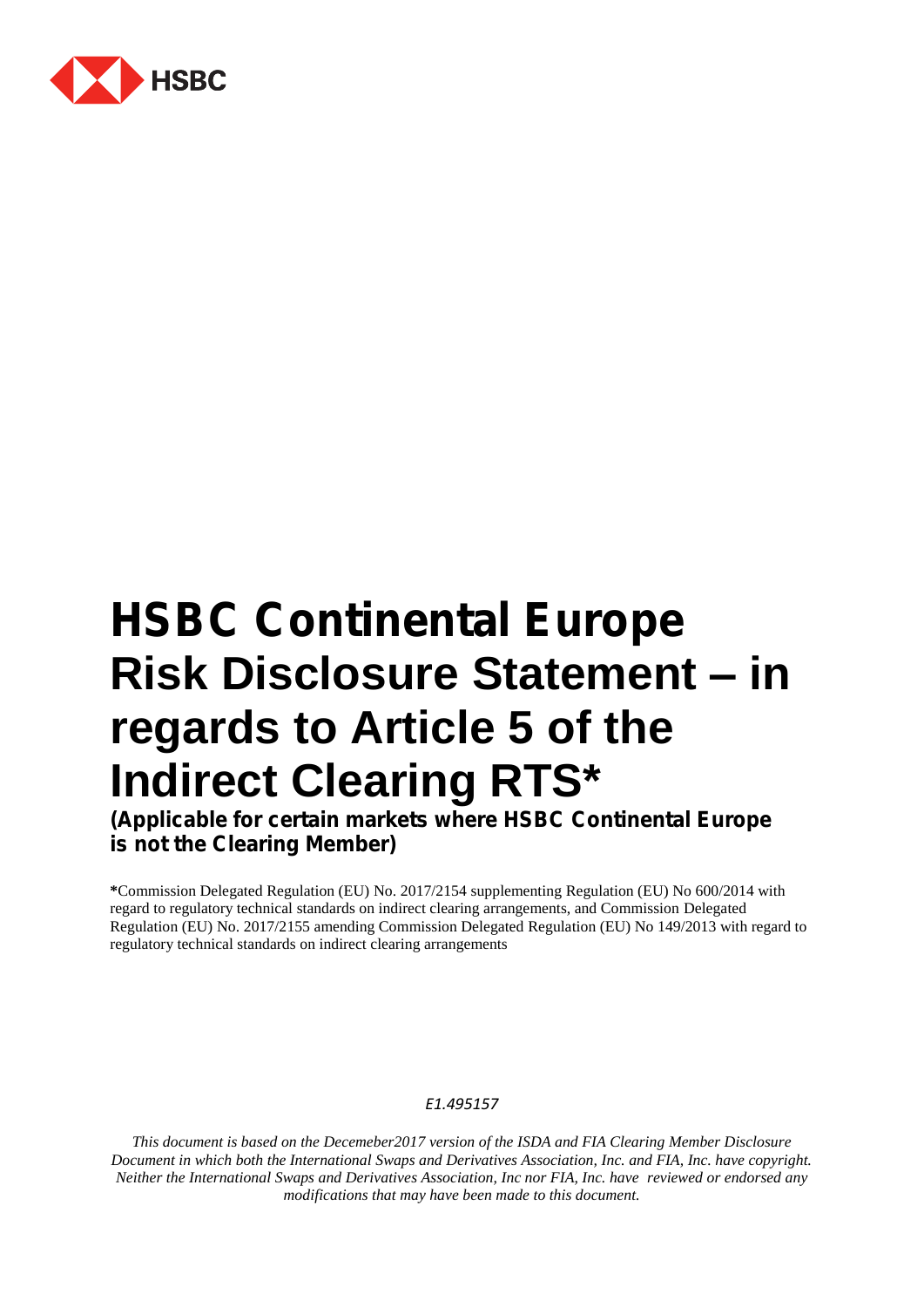# **Contents**

|                | 1.1                                                                                        |  |
|----------------|--------------------------------------------------------------------------------------------|--|
| 1.2.           |                                                                                            |  |
| 1.3.           |                                                                                            |  |
|                | Part One D - The terms and conditions on which we offer indirect clearing services<br>1.4. |  |
| 2 <sup>1</sup> |                                                                                            |  |
|                |                                                                                            |  |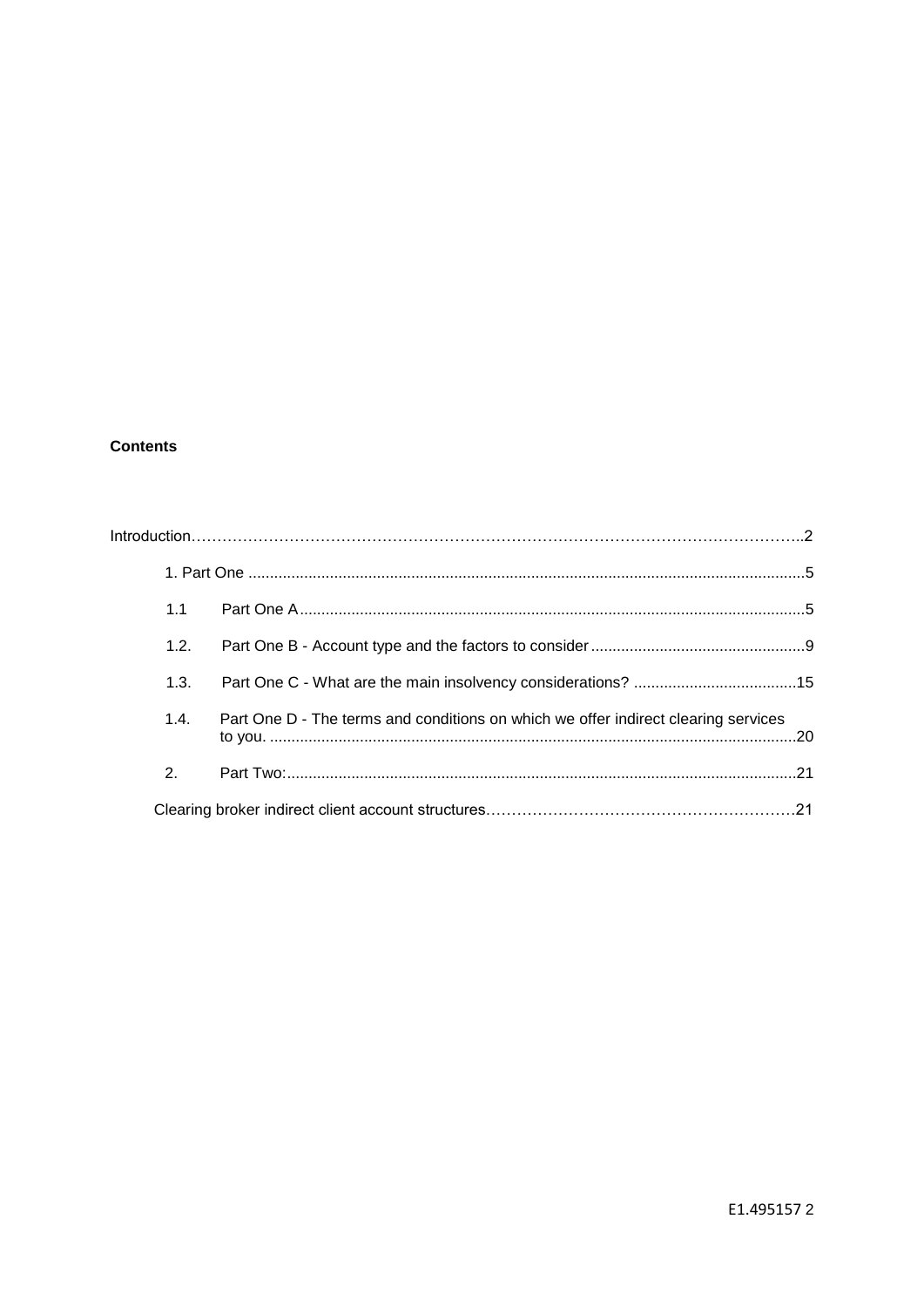#### **15 December 2017**

# **DIRECT CLIENT DISCLOSURE DOCUMENT**

## **Indirect Clearing**

#### **Introduction**

Throughout this document references to "we", "our" and "us" are references to the clearing broker's client which is a credit institution or investment firm duly licensed in France or passported in France for the provision of clearing related services and which provides indirect clearing services (the **Direct Client**). References to "you" and "your" are references to the client of the Direct Client (the **Indirect Client**).

## **What is the purpose of this document?**

To enable us to comply with our obligations as a Direct Client under the Indirect Clearing RTS, which require that, where we are providing indirect clearing services to you that involve us clearing derivatives through a clearing broker on an EU central counterparty (**CCP**), we must:

- offer you a choice of a basic omnibus indirect client account and a gross omnibus indirect client account (as discussed under *"The types of accounts available"* in Part One B below);
- disclose to you the details of the different levels of segregation;
- publicly disclose the general terms and conditions under which we provide services to you (as discussed under "*The terms and conditions on which we offer services to you*" in Part One D below); and
- describe the risk associated with each type of account.

In respect of the treatment of margin and collateral at CCP level you should refer to the CCP disclosures that the CCPs are required to prepare.

## **Organisation of this document**

This document is set out as follows:

- Part One A provides some background to indirect clearing.
- Part One B gives information about the differences between the basic omnibus indirect client account and the gross omnibus indirect client account, explains how this impacts on the clearing of your derivatives and sets out some of the other factors that might affect the level of protection you receive in respect of assets provided to us as margin.
- Part One C sets out some of the main insolvency considerations.
- Part One D sets out a general overview of the terms and conditions under which we provide services to you.
- Part Two provides an overview of the different levels of segregation that the clearing brokers offer, together with an explanation of the main implications of each.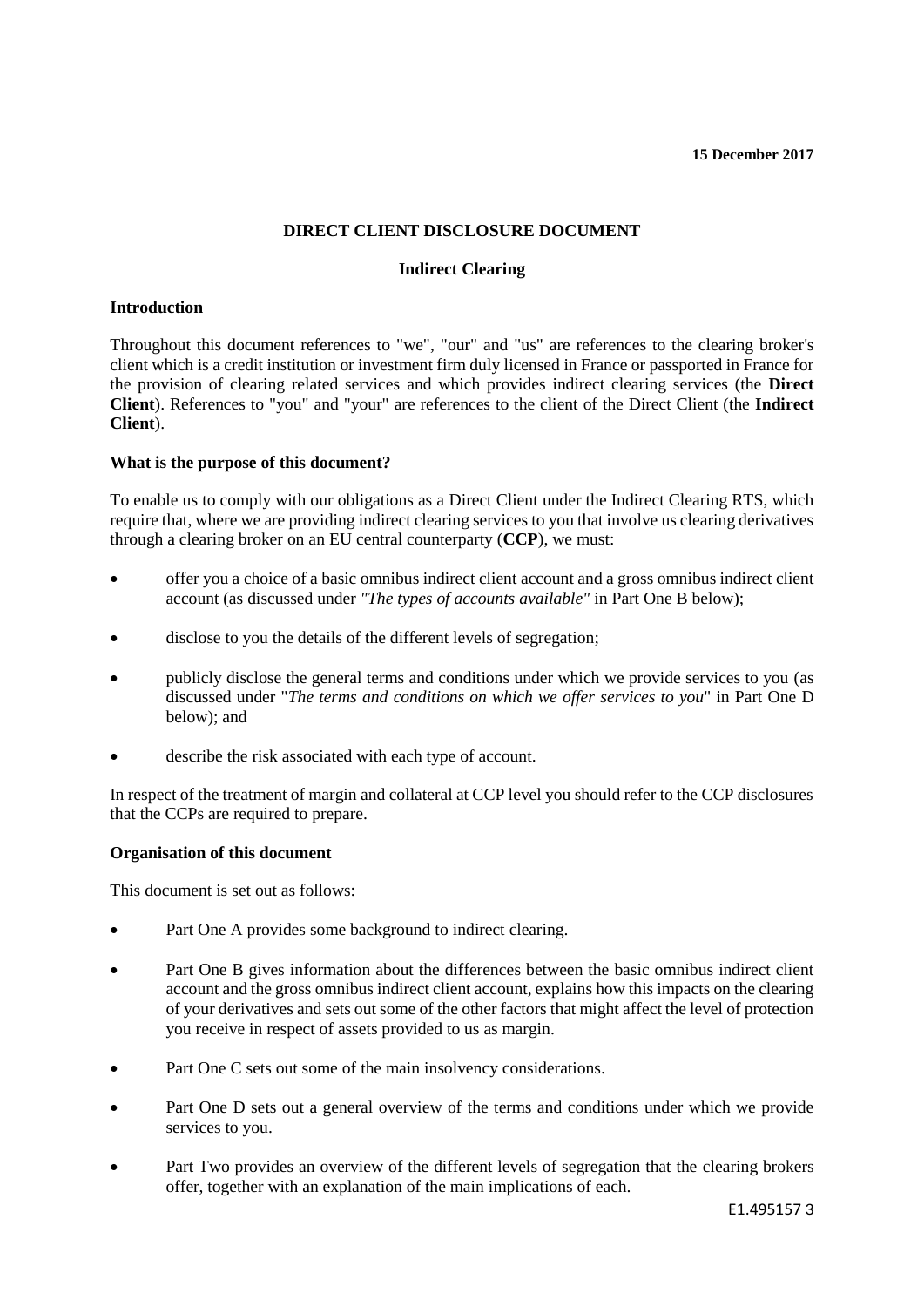#### **What are you required to do?**

You must review the information provided in this document and the relevant clearing member disclosures and confirm to us in writing which account type you would like us to maintain with respect to each clearing broker through which we clear derivatives for you from time to time. We will explain how we would like you to make this confirmation and by when. If you do not confirm within the requested timeframe, we will record the positions and assets relating to you in an account that we assign to you that has a level of Indirect Clearing RTS-compliant segregation, provided that:

- we have requested from you your written choice of segregation;
- in our communication with you, we have informed you that your failure to elect a level of segregation in accordance with the Indirect Clearing RTS will result in us allocating you to an account having a level of Indirect Clearing RTS-compliant segregation (e.g. an omnibus segregation, net or gross as the case may be); and
- we have explained to you that election by us does not preclude you to elect a different (e.g. higher) level of segregation at any time by communicating it in writing to us.

#### **Important**

Whilst this document will be helpful to you when making this decision, this document does not constitute legal or any other form of advice and must not be relied on as such. This document provides a high level analysis of several complex and/or new areas of law, whose effect will vary depending on the specific facts of any particular case, some of which have not been tested in the courts. It does not provide all the information you may need to make your decision on which account type or level of segregation is suitable for you. It is your responsibility to review and conduct your own due diligence on the relevant rules, legal documentation and any other information provided to you on each of our account offerings and those of the various clearing brokers and CCPs through which we clear derivatives for you. You may wish to appoint your own professional advisors to assist you with this.

We shall not in any circumstances be liable, whether in contract, tort, breach of statutory duty or otherwise for any losses or damages that may be suffered as a result of using this document. Such losses or damages include (a) any loss of profit or revenue, damage to reputation or loss of any contract or other business opportunity or goodwill and (b) any indirect loss or consequential loss. No responsibility or liability is accepted for any differences of interpretation of legislative provisions and related guidance on which it is based. This paragraph does not extend to an exclusion of liability for, or remedy in respect of, fraudulent misrepresentation.

Please note that this disclosure has been prepared on the basis of French law save as otherwise stated. However, issues under other laws may be relevant to your due diligence. For example, the law governing the CCP rules or related agreements; the law governing our insolvency; the law of the jurisdiction of the CCP, the law of the jurisdiction of incorporation of the clearing broker; and the law of the location of any assets.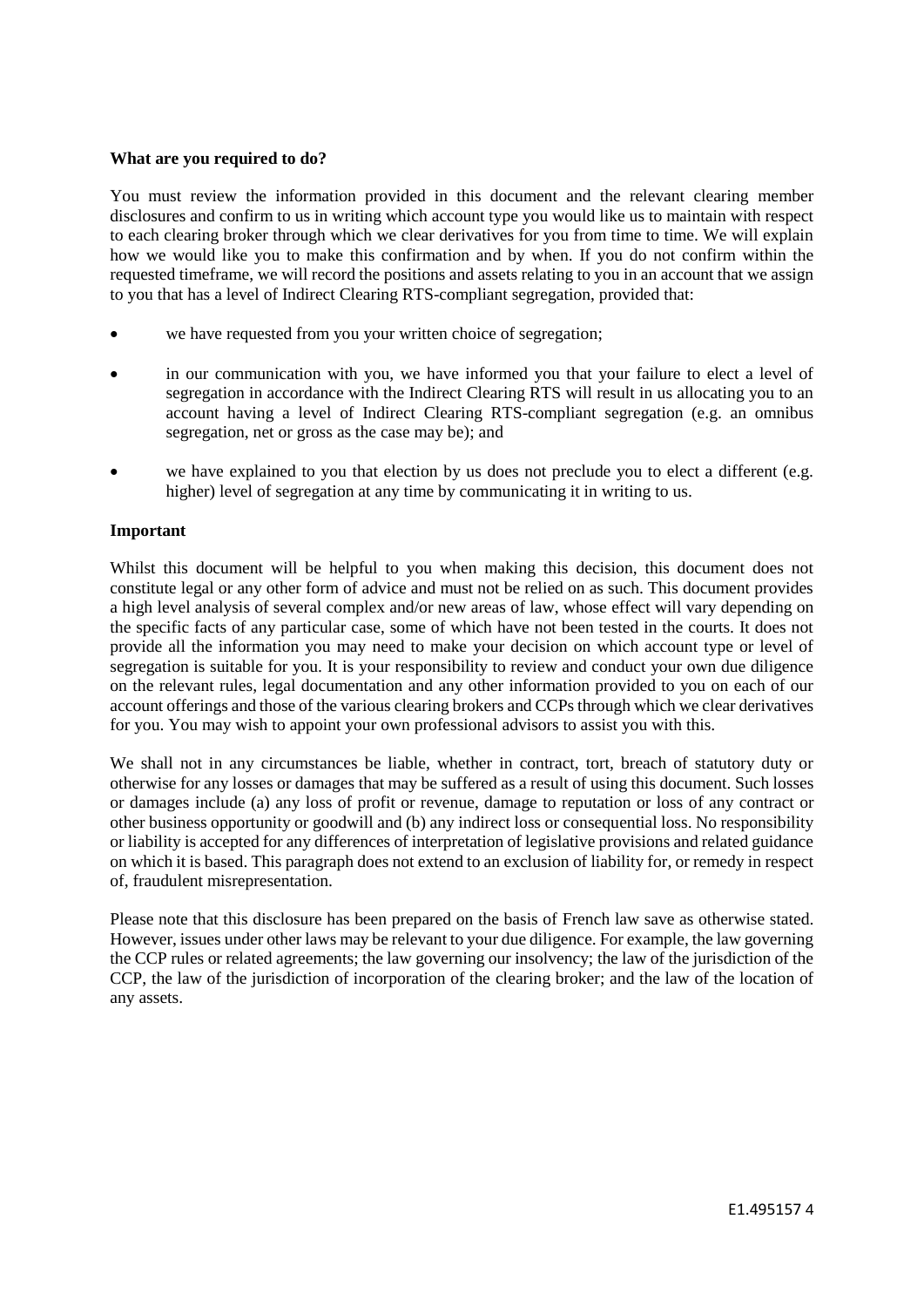# **Part One A: A brief background to indirect clearing**

The market distinguishes two main types of clearing models: the "agency" model and the "principal-toprincipal" model. Most of the CCPs which our clearing brokers use adopt the "principal-to-principal" model, and this document assumes all transactions are cleared according to this model.

# **The "principal-to-principal" clearing model**

When clearing transactions for you through a clearing broker, we usually enter into two separate transactions. Additionally, our clearing broker will enter into a third transaction directly with the CCP.



Our clearing broker will enter into a principal-to-principal transaction with the CCP, which is governed by the rules of such CCP (the **CCP Transaction**).

We will enter into a principal-to-principal transaction with our clearing broker, which is governed by the terms of the clearing agreement between the clearing broker and us (the **Client Transaction**).

Additionally, we will enter into a principal-to-principal transaction with you, which is governed by the terms of the client clearing agreement between you and us (the **Indirect Client Transaction**).

The terms of each Client Transaction are equivalent to those of the related CCP Transaction, except that (i) each Client Transaction will be governed by a clearing agreement between our clearing broker and us and (ii) our clearing broker will take the opposite position in the CCP Transaction to the position it has under the related Client Transaction. Similarly, the terms of each Indirect Client Transaction are equivalent to those of the related Client Transaction, except that (i) each Indirect Client Transaction will be governed by an client clearing agreement between you and us, and (ii) we will take the opposite position in the Client Transaction to the position we have under the related Indirect Client Transaction.

Under the terms of the clearing agreement between our clearing broker and us, a Client Transaction will arise without the need for any further action by either our clearing broker or us, as soon as the CCP Transaction arises between our clearing broker and the CCP. Similarly, under the terms of the client clearing agreement between you and us, an Indirect Client Transaction will arise without the need for any further action by either you or us, as soon as the Client Transaction arises between our clearing broker and us. Once all three of those transactions referred to above have been entered into, your transaction is considered to be "cleared".

As the principal to the CCP, our clearing broker is required to provide assets to the CCP as margin for the CCP Transactions that relate to you and to ensure the CCP has as much margin as it requires at any time. We will therefore ask you for margin and, where you provide it in a form which we cannot transfer to the clearing broker, we may transform it. If you have provided us with assets as margin, you may face what we call "transit risk" - this is the risk that, if we were to default prior to providing such assets to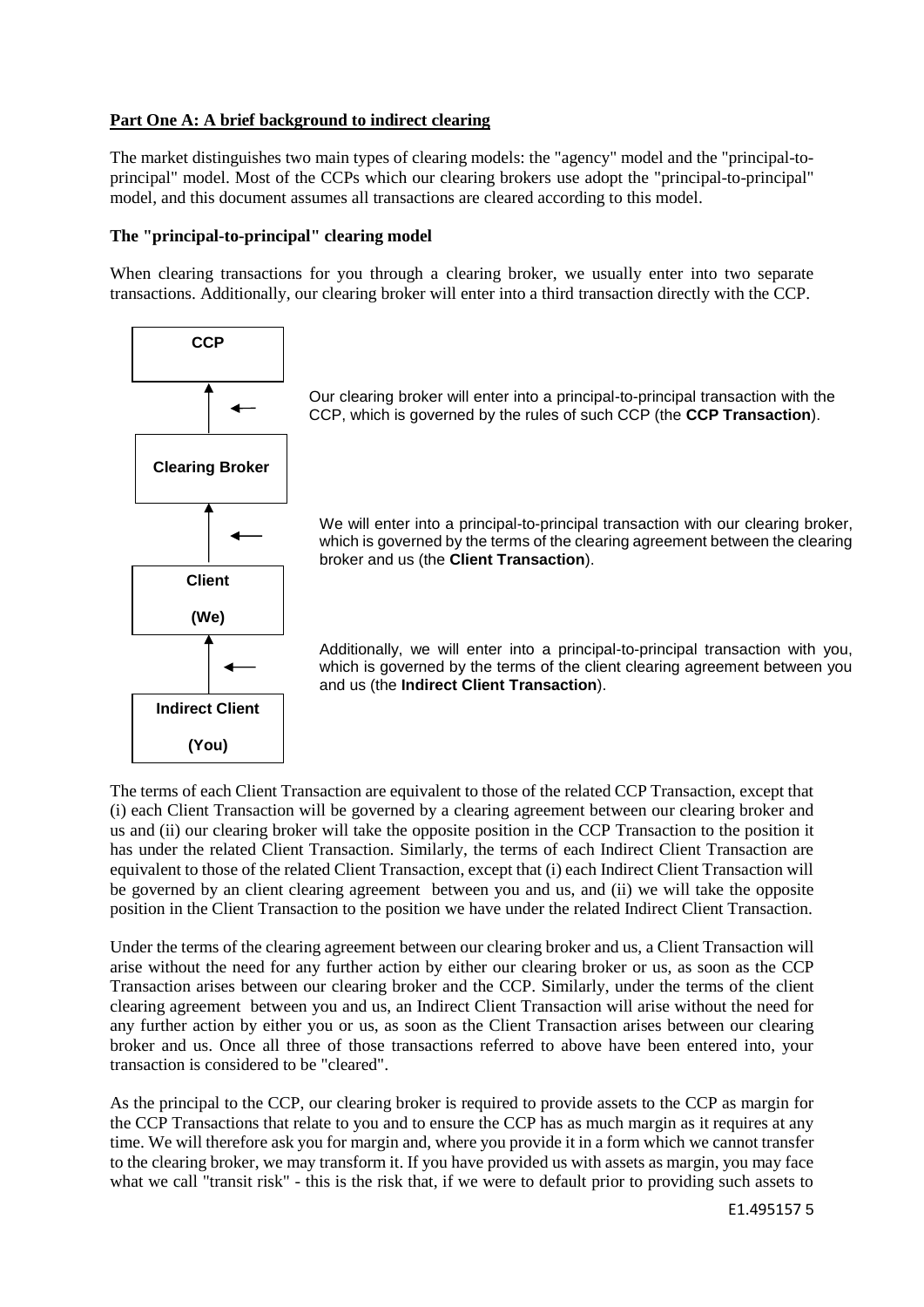the clearing broker, or our clearing broker were to default prior to providing such assets to the CCP, the assets that should have been recorded in your account at the CCP will not have been and will not benefit from the protections described below under *"What happens if we are declared to be in default by a clearing broker?"*.

However, in many cases you may not actually face transit risk because our clearing brokers often call margin from us early in the morning to pass it on to the CCP so we will often use our own funds to satisfy the margin call and then seek to recover such amount from you. In these cases where the margin has been funded by us and has already been passed on to the CCP before we call it from you, it is rather that we are exposed to you for the interim period. The arrangements between you and us relating to how the margin calls will be funded will be set out in the client clearing agreement between you and us.

If we have no direct relationship with a clearing broker who is a member of the relevant CCP ourselves and where you have opted for a Basic Omnibus Indirect Client Account, we may enter into a principalto-principal transaction with an affiliate who is the Direct Client of a relevant clearing broker in a long chain arrangement under the Indirect Clearing RTS (a **Long Chain Arrangement**). Under a Long Chain Arrangement, both the affiliate Direct Client and we would be subject to the relevant requirements for Direct Clients in the Indirect Clearing RTS. Consequently, any references in this document to 'Direct Client' should be read as including us in the capacity of a client of an affiliate Direct Client under a Long Chain Arrangement.

Please see Part One B for an explanation of how this is relevant to the choice of account types.

# **What if you want to transfer your Indirect Client Transactions to another Direct Client?**

There may be circumstances where you wish to transfer some or all of your Indirect Client Transactions to another Direct Client or another clearing broker on a business as usual basis (i.e. in the absence of us having been declared in default by a clearing broker). We are not obliged to facilitate this under the Indirect Clearing RTS but we may be willing to do so subject to our ability to transfer the Client Transactions to which they relate and the margin provided to the clearing broker in connection with them (which will depend on the relevant arrangements with the clearing broker and the CCP) and any conditions set out in our client clearing agreement . You will also need to find a Direct Client or clearing broker that is willing to accept such Indirect Client Transactions and/ or the related Client Transactions and assets.

It may be easier to transfer Indirect Client Transactions and Client Transactions that are recorded in a Gross Omnibus Indirect Client Account than those recorded in a Basic Omnibus Indirect Client Account, (both types of account being described in more detail in Part One B) for the same reasons as set out below under *"Will the Client Transactions and assets relating to you be automatically ported to a backup clearing broker or back-up Direct Client?"*

## **What happens if we are declared to be in default by a clearing broker?**

If we are declared to be in default by a clearing broker, there are two possibilities with respect to the Client Transactions and assets related to you:

- with respect to Gross Omnibus Indirect Client Accounts, the clearing broker will, at your request, try to transfer (**port**) to another clearing broker (a **back-up clearing broker**) or another Direct Client (a **back-up Direct Client** and together with the back-up clearing broker a **backup entity**), such Client Transactions and assets; or
- if porting cannot be achieved with respect to Gross Omnibus Indirect Client Accounts and in any default with respect to Basic Omnibus Indirect Client Accounts, the clearing broker will terminate the Client Transactions that relate to you (see *"What happens if porting is not achieved"* below).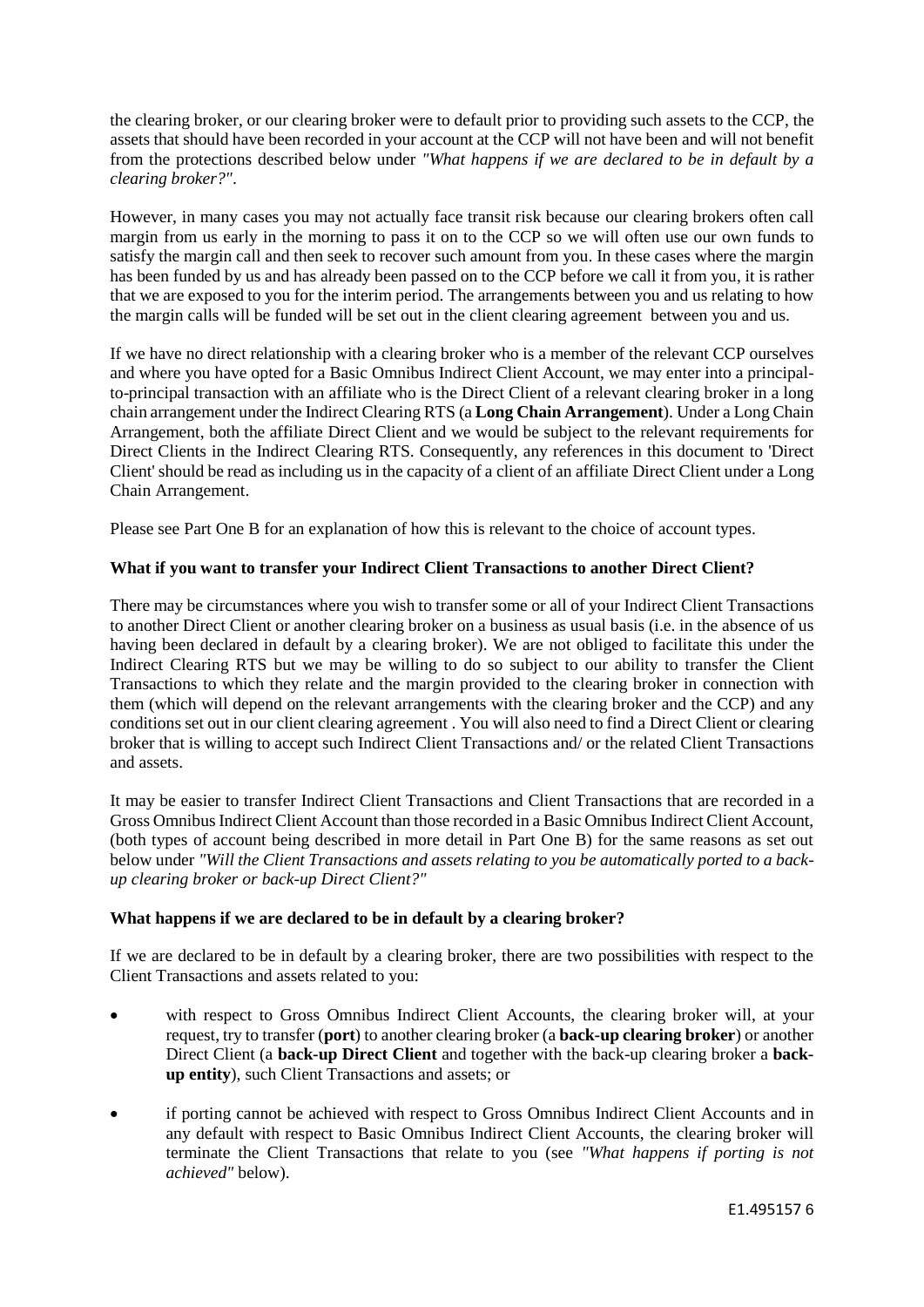The porting process will differ depending on the clearing broker but it is likely to involve a close-out (with us) and a re-establishment (with the back-up entity) of the Client Transactions. This is because a mere transfer of the open Client Transactions and related assets from us to the back-up entity outside such structure is currently unlikely to be recognized and enforceable as such under French law. In any event, from a French law perspective, porting will depend on the willingness of the clearing broker to implement such a structure (i.e. close-out (with us) and a re-establishment (with the back-up entity) of the Client Transactions). In some cases clearing brokers will support this structure legally by requiring us to grant a security interest to you over some or all of our related rights against the clearing broker but in other cases where clearing brokers can rely on the Indirect Clearing RTS and local legislation, this may not be necessary.

# **Will the Client Transactions and assets relating to you be automatically ported to a back-up entity?**

No. Even whre porting would be effective, there will be a number of conditions which must be satisfied before the Client Transactions and assets that relate to you can be ported to a back-up entity. These conditions will be set by the clearing broker and will include obtaining your consent. In all cases you will need to have a back-up entity that has agreed to accept the Client Transactions. You may wish to appoint a back-up entity upfront as part of your clearing arrangements but the back-up entity is unlikely to be able to confirm that it is willing to accept the Client Transactions until the default occurs. The back-up entity may also have conditions that they require you to meet. You may also be able to agree with the clearing broker that it may choose a back-up entity on your behalf. If you have not appointed a back-up entity prior to our default, or agreed with the clearing broker that it may appoint one on your behalf, then this may mean that porting is less likely to occur.

If porting is achieved, your Indirect Client Transactions with us will terminate in accordance with our client clearing agreement . We would expect your back-up entity to put in place new indirect client transactions/ client transactions between itself and you.

The type of account and level of segregation you choose will have an impact on the ability to port Client Transactions and assets to a back-up entity upon our default.

If you choose a Basic Omnibus Indirect Client Account (described in more detail in Part One B), no contractual arrangements are required to be put in place for porting and, therefore, porting will ordinarily not be available.

If you choose a Gross Omnibus Indirect Client Account (described in more detail in Part One B), you can appoint a back-up entity with respect to just your Client Transactions (i.e. independently of our other clients in the same Gross Omnibus Indirect Client Account).

## **What happens if porting is not achieved?**

Each clearing broker is permitted to specify a period of time after which, if it has not been able to achieve porting, it will be permitted to actively manage its risks in relation to the Client Transactions. This period of time will vary across clearing brokers. If you want to port your Client Transactions (where possible), you will need to notify the clearing broker and show that you can satisfy the other conditions within this period.

Otherwise, the clearing broker will terminate the Client Transactions and perform a close-out calculation in respect of them in accordance with the clearing agreement. If there is an amount owed by the clearing broker in respect of the Client Transactions, the clearing broker will attempt to pay such amount directly to you if you have chosen a Gross Omnibus Indirect Client Account. If the clearing broker does not succeed in this attempt or if you have chosen a Basic Omnibus Indirect Client Account, the clearing broker will pay it to us (or our insolvency practitioner).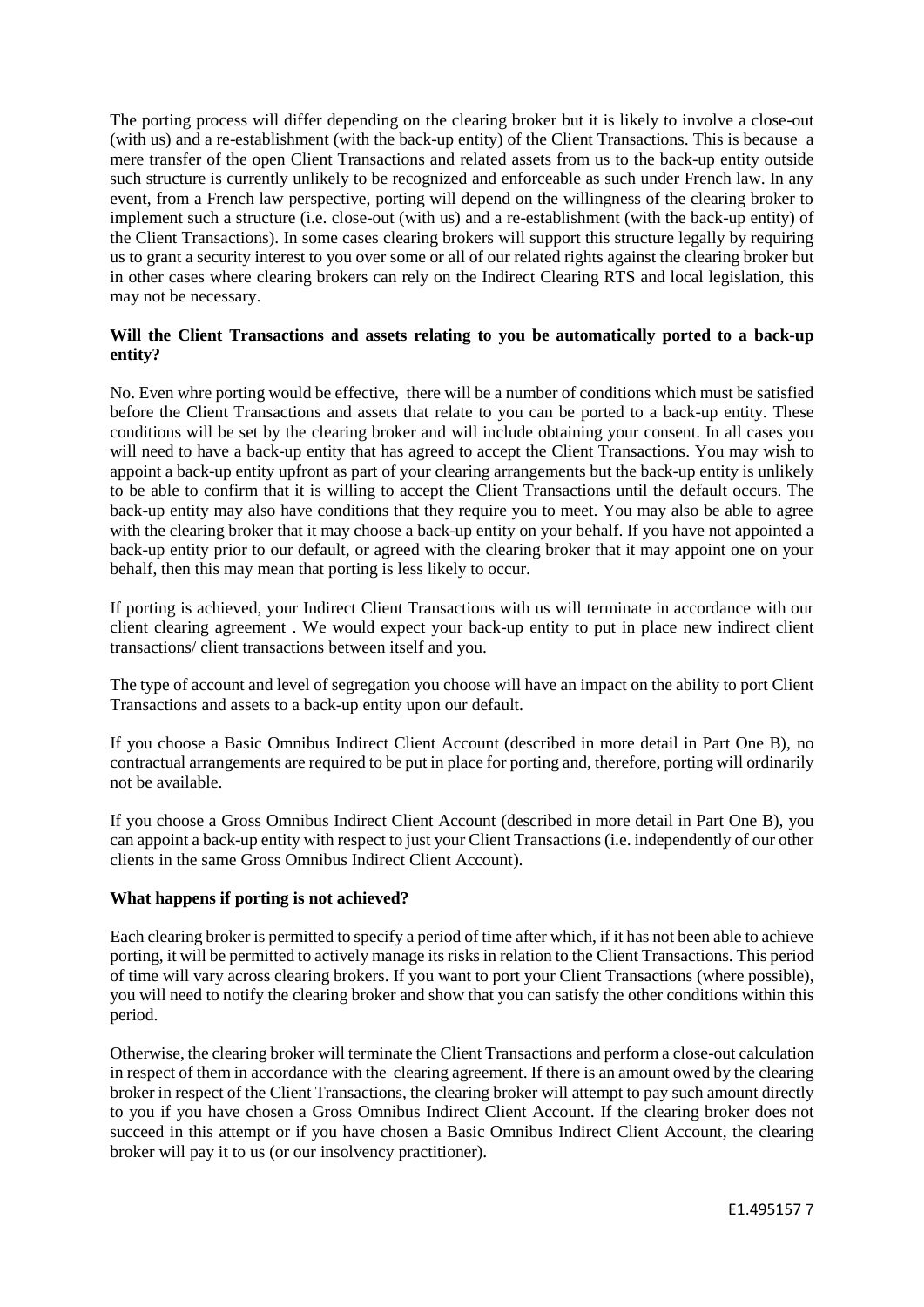If the clearing broker terminates the Client Transactions, then the Indirect Client Transactions between you and us are also likely to terminate. The termination calculations in respect of those Indirect Client Transactions will be performed in accordance with the client clearing agreement between you and us and such calculations will likely mirror those performed by the clearing broker in respect of the Client Transactions. If you are due a payment from us as a result of the close-out calculations in respect of our Indirect Client Transactions, the amount due from us to you will be reduced by any amount that you receive (or are deemed to receive) directly from the clearing broker.

Please see Part One C for a consideration of the main insolvency considerations.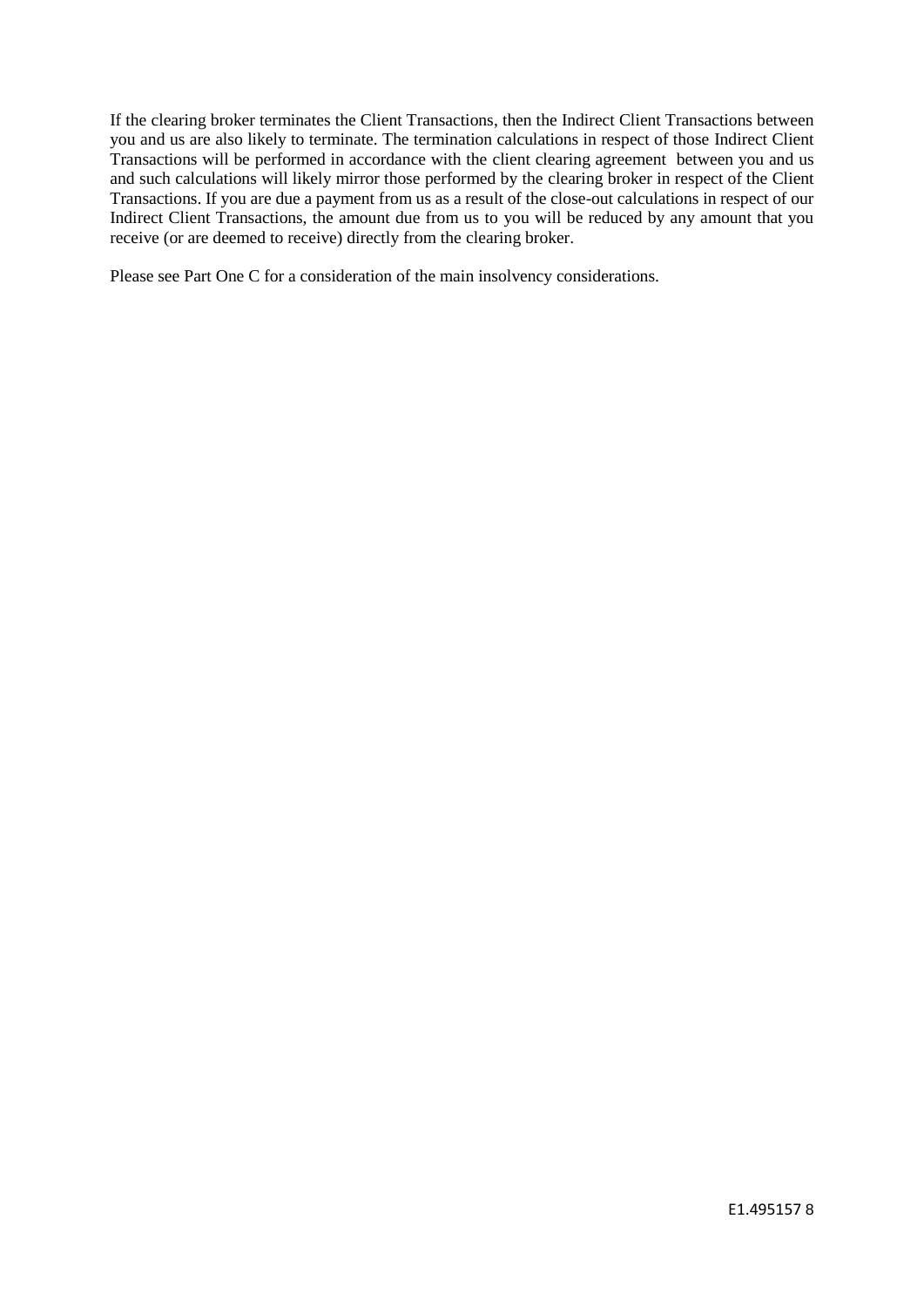# **Part One B: Your choice of account type and the factors to consider**

#### **The types of accounts available**

Reference to accounts means the accounts in the books and records of each clearing broker. The clearing broker uses these accounts to record the Client Transactions that we enter into in connection with the clearing of your related Indirect Client Transactions and the assets that we provide to the clearing broker in respect of such Client Transactions.

There are two basic types of indirect client accounts available – Basic Omnibus Indirect Client Accounts and Gross Omnibus Indirect Client Accounts. Some of the CCPs then offer different levels of segregation within some of those account types as described in Part Two of this document.

As noted, we refer you to the CCP disclosures which the CCPs are required to prepare and which set out the treatment of margin and collateral at CCP level. We have also included below a general overview of the most common segregation approaches taken by CCPs, but note that for any particular CCP, there is no substitute for such CCP's own disclosure.

#### *Basic Omnibus Indirect Client Account*

Under this account type, at the level of the clearing broker, the Client Transactions (including the corresponding assets in the clearing broker's accounts) relating to you are segregated from:

- any transactions the clearing broker has cleared for its own account (the clearing broker's **House Transactions**) and any of their assets;
- any Client Transactions (including corresponding assets in the clearing broker's accounts) relating to us or the account of one of the clearing broker's other Direct Clients (regardless of whether they/we have opted for an individual client account or omnibus client account);
- any Client Transactions (including corresponding assets in the clearing broker's accounts) relating to any clients of the clearing broker's other clients that have also opted for a Basic Omnibus Indirect Client Account and which are recorded in a different Basic Omnibus Indirect Client Account; and
- any Client Transactions (including corresponding assets in the clearing broker's accounts) relating to any of our clients or any clients of the clearing broker's other clients that have opted for a Gross Omnibus Indirect Client Account.

However, the Client Transactions (including corresponding assets in the clearing broker's accounts) that relate to you will be commingled with the Client Transactions (including corresponding assets in the clearing broker's accounts) relating to any of our other clients that have also opted for a Basic Omnibus Indirect Client Account and which are recorded in the same Basic Omnibus Indirect Client Account.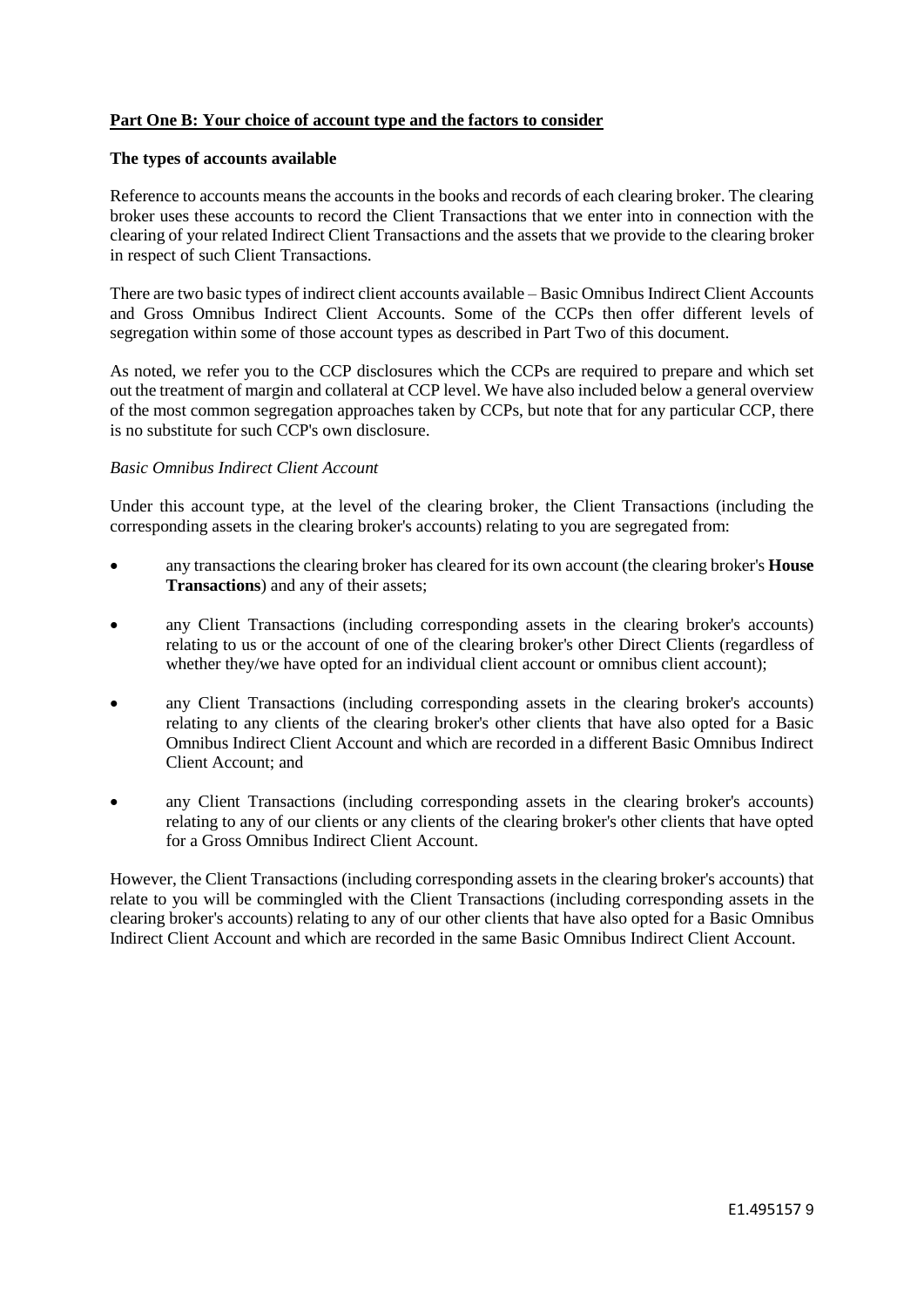

| Can Client Transactions and related collateral be netted<br>with the clearing broker's House Transactions and<br>assets?            | N <sub>0</sub>                                                                                                                           |
|-------------------------------------------------------------------------------------------------------------------------------------|------------------------------------------------------------------------------------------------------------------------------------------|
| Can Client Transactions and related assets be netted with<br>those relating to us or the clearing broker's other Direct<br>Clients? | No.                                                                                                                                      |
| Can Client Transactions and related collateral be netted<br>with those relating to our clients?                                     | Yes (provided our other clients' Client<br>Transactions and assets are recorded in the<br>same Basic Omnibus Indirect Client<br>Account) |
| Can Client Transactions and related collateral be netted<br>with those relating to the clearing broker's other Indirect<br>Clients? | N <sub>0</sub>                                                                                                                           |

The clearing broker will agree not to net the Client Transactions relating to you with its House Transactions or any Client Transactions not recorded in the same Basic Omnibus Indirect Client Account, nor use the assets relating to such Client Transactions with respect to any House Transaction or Client Transaction recorded in any other account.

However, both we and the clearing broker may net the Client Transactions that are recorded in the same Basic Omnibus Indirect Client Account. The assets provided in relation to the Client Transaction credited to that Basic Omnibus Indirect Client Account can be used in relation to any Client Transaction credited to that Basic Omnibus Indirect Client Account.

Please see Part Two for an overview of the risks in relation to a Basic Omnibus Indirect Client Account and for details of the different levels of segregation that may be available at different CCPs.

## *Gross Omnibus Indirect Client Account*

Under this account type, at the level of the clearing broker, the Client Transactions (including the corresponding assets in the clearing broker's accounts) relating to you are segregated from:

• any House Transactions and any of their assets;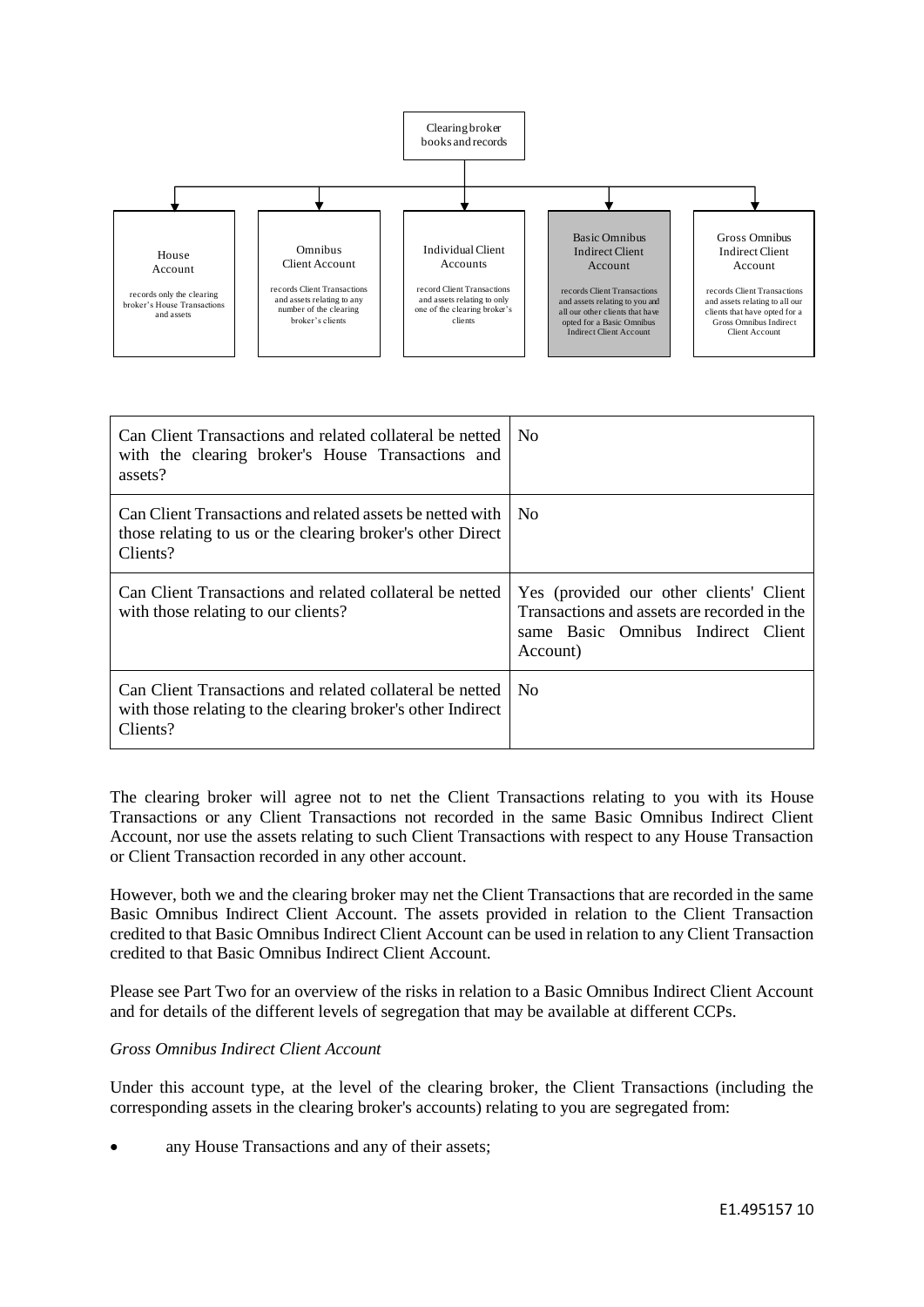- any Client Transactions (including corresponding assets in the clearing broker's accounts) relating to us or the account of one of the clearing broker's other Direct Clients (regardless of whether they/we have opted for an individual client account or omnibus client account);
- any Client Transactions (including corresponding assets in the clearing broker's accounts) relating to any of our clients or clients of the clearing broker's other clients that have opted for a Basic Omnibus Indirect Client Account; and
- any Client Transactions (including corresponding assets in the clearing broker's accounts) relating to any clients of the clearing broker's other clients that have also opted for a Gross Omnibus Indirect Client Account and which are recorded in a different Gross Omnibus Indirect Client Account.

However, the Client Transactions (including corresponding assets in the clearing broker's accounts) that relate to you will be commingled with the Client Transactions (including corresponding assets in the clearing broker's accounts) relating to any of our other clients that have also opted for a Gross Omnibus Indirect Client Account and which are recorded in the same Gross Omnibus Indirect Client Account.



| Can Client Transactions and related collateral be netted<br>with the clearing broker's House Transactions and<br>assets?            | N <sub>0</sub>                                                                                                                                                                                    |
|-------------------------------------------------------------------------------------------------------------------------------------|---------------------------------------------------------------------------------------------------------------------------------------------------------------------------------------------------|
| Can Client Transactions and related assets be netted with<br>those relating to us or the clearing broker's other Direct<br>Clients? | N <sub>0</sub>                                                                                                                                                                                    |
| Can Client Transactions and related collateral be netted<br>with those relating to our clients?                                     | The Client Transactions relating to you<br>will not be netted with the Client<br>Transactions relating to any of our other<br>clients.                                                            |
|                                                                                                                                     | However, the collateral relating to you<br>may be used to cover Client Transactions<br>of our other clients to the extent it is<br>recorded in the same Gross Omnibus<br>Indirect Client Account. |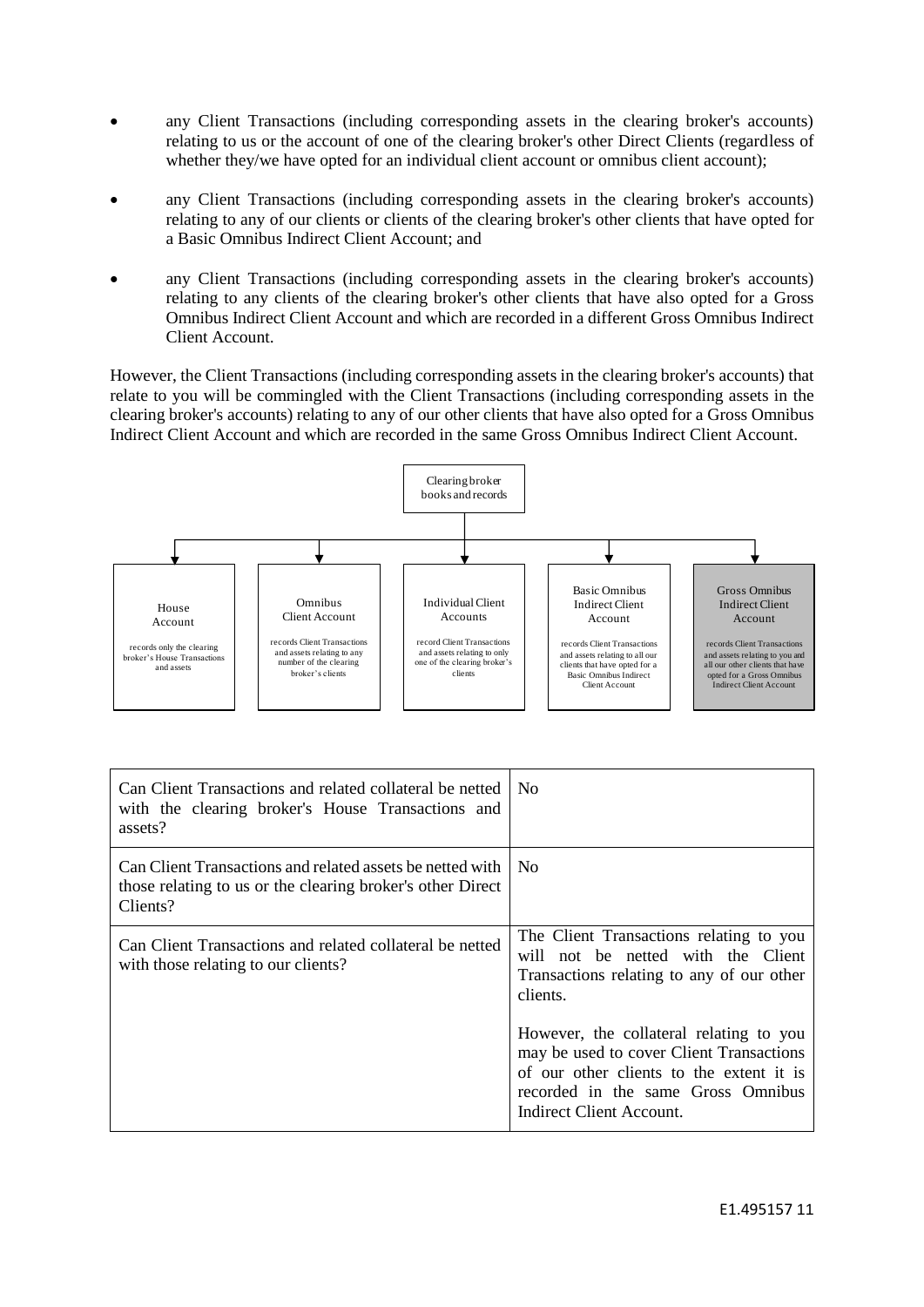| Can Client Transactions and related collateral be netted   No<br>with those relating to the clearing broker's other Indirect |  |
|------------------------------------------------------------------------------------------------------------------------------|--|
| Clients?                                                                                                                     |  |

The clearing broker will agree not to net Client Transactions relating to you with its House Transactions, the Client Transactions relating to us or the clearing broker's other Direct Clients, the Client Transactions of the clearing broker's other Direct Clients' clients or any Client Transactions relating to our other clients (regardless of whether they are recorded in the same Gross Omnibus Indirect Client Account).

The clearing broker will also agree not to use the assets relating to Client Transactions relating to you with respect to any House Transaction or Client Transaction recorded in any other account. However, both we and the clearing broker may use the assets provided in relation to the Client Transactions relating to you in relation to any Client Transaction relating to our other clients that have also opted for a Gross Omnibus Indirect Client Account which are credited to the same Gross Omnibus Indirect Client Account.

Please see Part Two for an overview of the risks in relation to a Gross Omnibus Indirect Client Account and for details of the different levels of segregation that may be available at different clearing brokers.

## **Affiliates**

Except for Long Chain Arrangements, we treat our affiliates in the same way as clients when complying with the Indirect Clearing RTS. This means that affiliates also have a choice between types of account. An affiliate may be part of the same account as other clients.

## **Other factors that may impact on the level of protection you receive in respect of assets that you provide to us as margin for Indirect Client Transactions**

There are a number of factors that, together, determine the level of protection you will receive in respect of assets that you provide to us as margin for Indirect Client Transactions:

- whether you choose a Basic Omnibus Indirect Client Account or a Gross Omnibus Indirect Client Account (as discussed under "*The types of accounts available*" above);
- in each case, whether such assets are transferred by way of title transfer or security interest;
- whether we call any excess margin from you or you pay excess margin to us;
- whether you will get back the same type of asset as you provided as margin; and
- the bankruptcy and other laws that govern the clearing broker, us and the CCP.

The rest of Part One B sets out further details for each of these variables and their implications under French Law.

#### **Will you provide cash or non-cash assets as margin for the Client Transactions?**

As noted under *"The "principal-to-principal" clearing model"* in Part One A, as a Direct Client of the clearing broker, we are required to transfer assets to the clearing broker in respect of the Client Transactions related to your Indirect Client Transactions. Clearing brokers only accept certain types of liquid cash and non-cash assets as margin.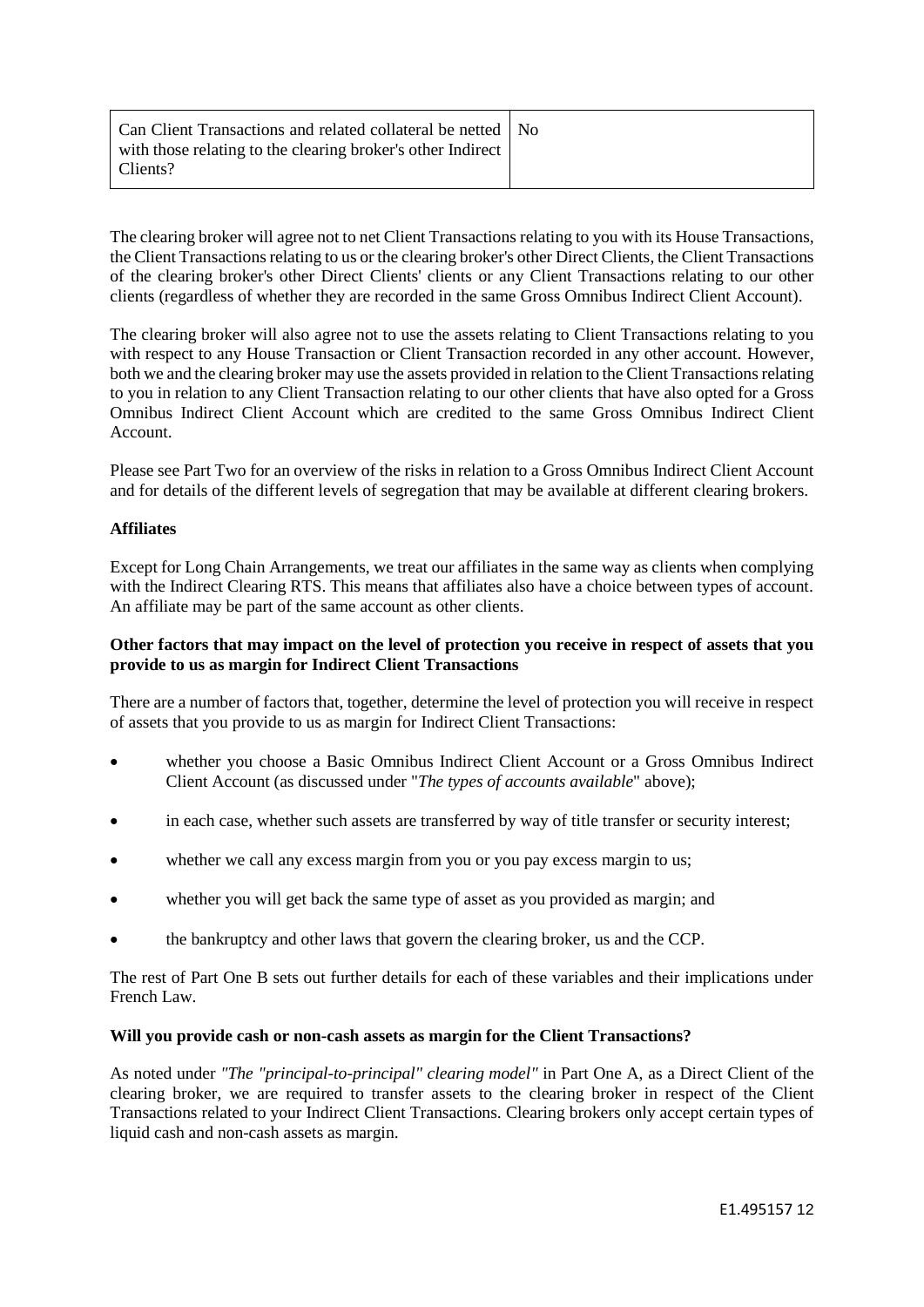As is market practice, we will decide what types of assets to accept from you as margin for your Indirect Client Transactions. This will be set out in the client clearing agreement between you and us. What we will accept from you as margin for the Indirect Client Transactions will not necessarily be the same type of assets that the clearing brokers will accept from us for the Client Transactions, in which case we may provide you with a collateral transformation service, under which we transform the assets you provide to those which we can pass onto the clearing broker.

#### **Do you provide assets to us on a title transfer or a security interest basis?**

As is market practice, we will decide the basis on which we are willing to accept assets from you. This will be set out in the client clearing agreement between you and us.

#### *Title Transfer*

Where the client clearing agreement provides for the transfer of assets by way of title transfer, when you transfer assets (**Transferred Assets**) to us, *we* become the *full owner* of such assets and you lose all ownership rights in such assets. We will record in our books and records that we have received such Transferred Assets from you with respect to the applicable Indirect Client Transaction. We will be obliged to deliver to you equivalent assets to such Transferred Assets (**Equivalent Assets**) in the circumstances set out in the client clearing agreement .

We may either transfer such Transferred Assets on to the clearing broker with respect to the Client Transaction related to the Indirect Client Transaction, or we may transfer other assets to the clearing broker with respect to such Client Transaction.

You bear our credit risk with respect to our obligation to deliver Equivalent Assets to you. This means that if we were to fail, unless we are declared to be in default by the clearing broker, who would then be obliged to follow the requirements under the Indirect Clearing RTS with respect to a direct client default, you will have no right of recourse to the clearing broker or to any assets that we transfer to the clearing broker and you will instead have a claim against our estate for a return of the assets along with all our other general creditors. Even if we are declared to be in default by the clearing broker, the extent of your rights in relation to the clearing broker, if any, will depend on the particular clearing broker.

## *Security Interest*

Where the client clearing agreement provides for the transfer of assets by way of security interest, when you transfer assets to us, you *retain* full beneficial ownership of such assets. Such assets are transferred to us on the basis that the assets still belong to you, but you have granted us a security interest with respect to such assets.

We may enforce that security interest if you default in your obligations to us. Absent the exercise of any right of use by us (see below), only at the point of such enforcement would title in such assets or their liquidation value transfer to us. We will record in our books and records that we have received such assets from you with respect to the applicable Indirect Client Transaction.

Prior to any such default, you may also give us a right to use such assets, in which case the assets continue to belong to you. Once we exercise the right of use (e.g. by posting the assets to a clearing broker), the assets will cease to belong to you and in effect become our assets, at which point you will bear our credit risk in a similar way to the title transfer arrangements. The circumstances in which we may exercise such right of use and the purposes for which we may use any assets will be set out in the client clearing agreement between us.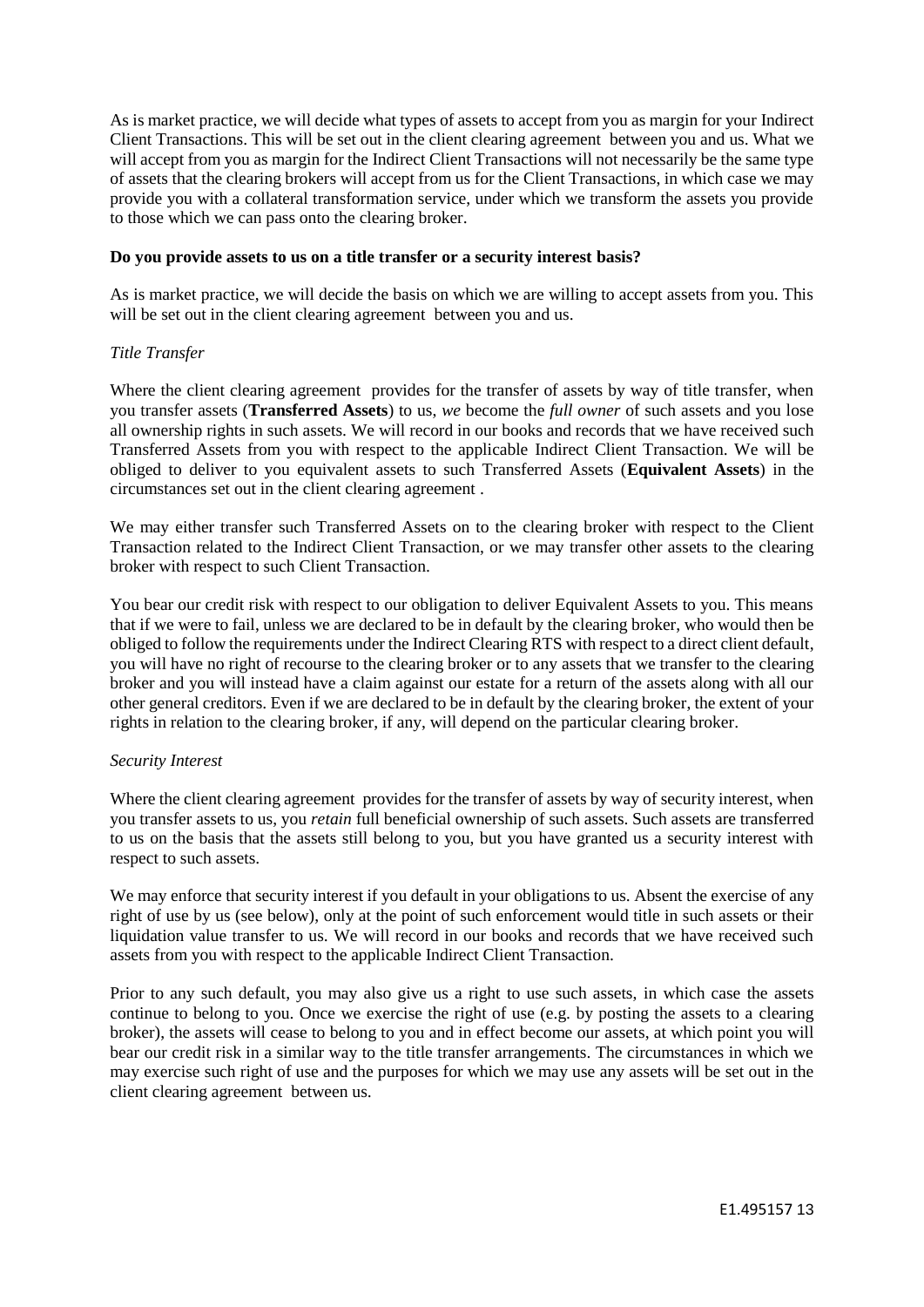#### **How will any excess margin we call from you be treated?**

Excess margin is any amount of assets we require from you or you provide to us in respect of an Indirect Client Transaction that is over and above the amount of assets the clearing broker requires from us in respect of the related Client Transaction.

Under the Indirect Clearing RTS, excess margin should be treated in accordance with the terms of the client clearing agreement between you and us. Depending on those terms, you may take credit risk on us in respect of it.

#### **Will you get back the same type of asset as you originally provided to us as margin for an Indirect Client Transaction?**

In a business as usual situation, whether we will deliver the same type of asset to you that you originally provided to us will be governed by the client clearing agreement between you and us.

In the event of our default, if you are due a payment, you may not receive back the same type of asset that you originally provided to us. This is because the clearing broker is likely to have wide discretion to liquidate and value assets and make payments in various forms, and also because the clearing broker may not know what form of asset you originally provided to us as margin for the Indirect Client Transaction and as a result of any asset transformation services we may provide. This risk is present regardless of what type of client account you select.

Please see Part One C for a consideration of the main insolvency considerations.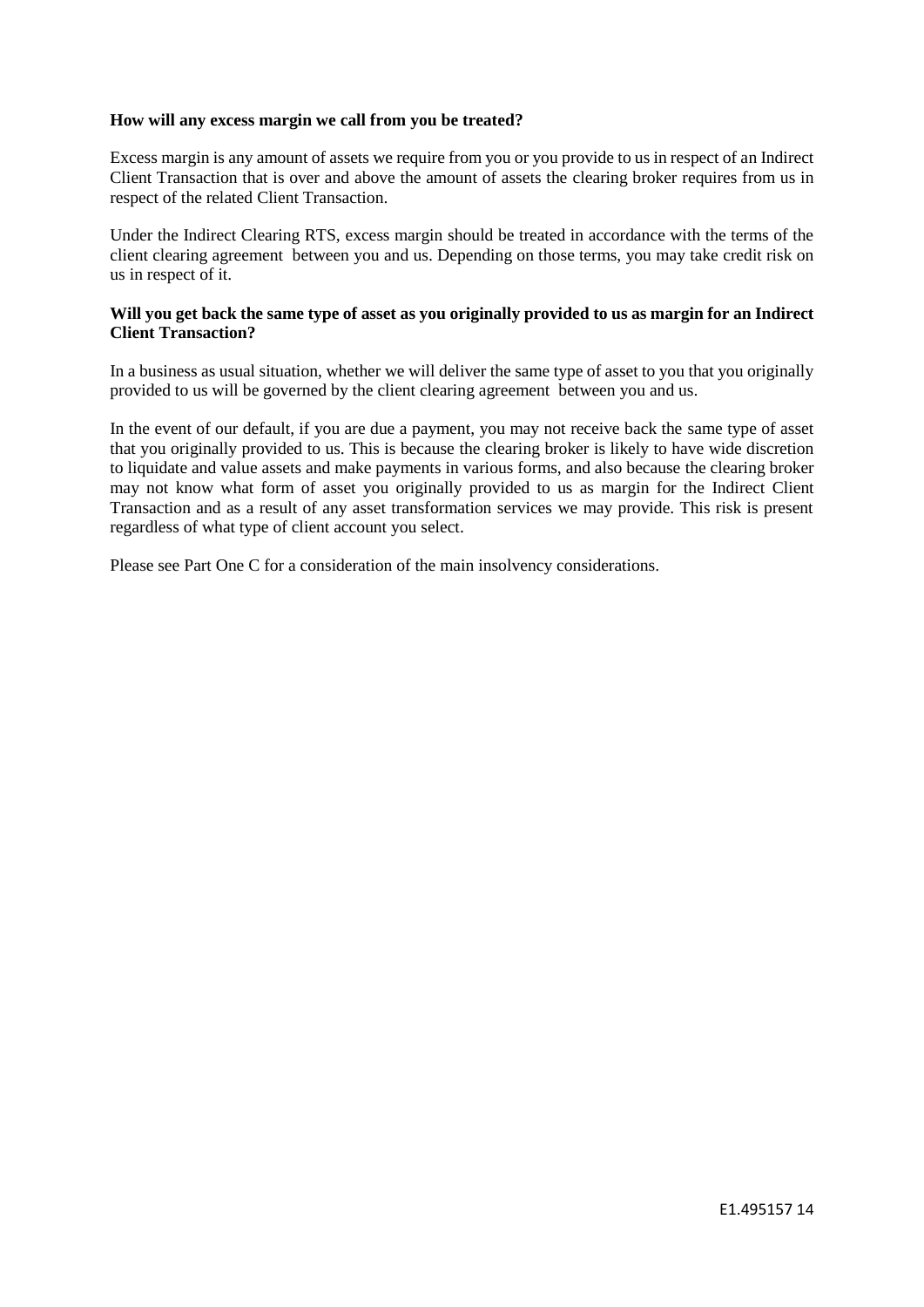# **Part One C: What are the main insolvency considerations?**

#### **General insolvency risks**

If we enter into insolvency proceedings, you may not receive all of your assets back or retain the benefit of your positions and there are likely to be time delays and costs (e.g. funding costs and legal fees) connected with recovering those assets. These risks arise in relation to both Basic Omnibus Indirect Client Accounts and Gross Omnibus Indirect Client Accounts because:

- you will not have any rights directly against the CCP; in the absence of any contractual relationship directly with it in this respect you will not have any rights directly against the clearing broker; and you will only have contractual claims against us (i.e. rather than being able to recover particular assets as owner);
- our insolvency proceedings are most likely to be a version of either redressement judiciaire (rehabilitation proceeding) or a liquidation judiciaire (liquidation proceedings) (although it is possible for us to enter into other proceedings). In redressement judiciaire and liquidation judiciaire, subject to a few exceptions, you will not be able to take any action against us without court or insolvency official consent (which can be a time consuming process with an uncertain outcome); and
- any stage of a cleared transaction (e.g. Indirect Client Transactions, Client Transactions and porting) may be challenged by our insolvency official if, amongst other things, it was not on arm's length terms. If successful, the court has broad powers to unwind or vary all of those stages.

Please also note that:

- insolvency law may override the terms of contractual agreements, so you should consider the legal framework as well as the terms of disclosures and legal agreements;
- a large part of your protection comes from CCP arrangements and the legal regimes surrounding them. Therefore, you should understand these in order to evaluate the level of protection that you have on our default. It is important that you review the relevant disclosures by the relevant clearing broker and the CCP in this respect; and

We suggest that you take legal advice on the interaction of these legal systems because it is beyond the scope of this disclosure

## **Insolvency of clearing brokers, CCPs and others**

Except as set out in this section "*Insolvency of clearing brokers, CCPs and* others", this disclosure deals only with our insolvency. You may also not receive all of your assets back or retain the benefit of your positions if other parties in the clearing structure default – e.g. the clearing broker, the CCP, a custodian or a settlement agent.

In relation to a clearing broker or CCP insolvency, broadly speaking, our (and therefore your) rights will depend on the law of the country in which the clearing broker or the CCP is incorporated (i.e. not necessarily full or in part French law) and the specific protections that the clearing broker or the CCP has put in place. You should review the relevant disclosures carefully in this respect and take legal advice to fully understand the risks in these scenarios. In addition, please note the following:

 we expect that an insolvency official will be appointed to manage the clearing broker or the CCP. Our rights against the clearing broker or the CCP will depend on the relevant insolvency law and/or that official;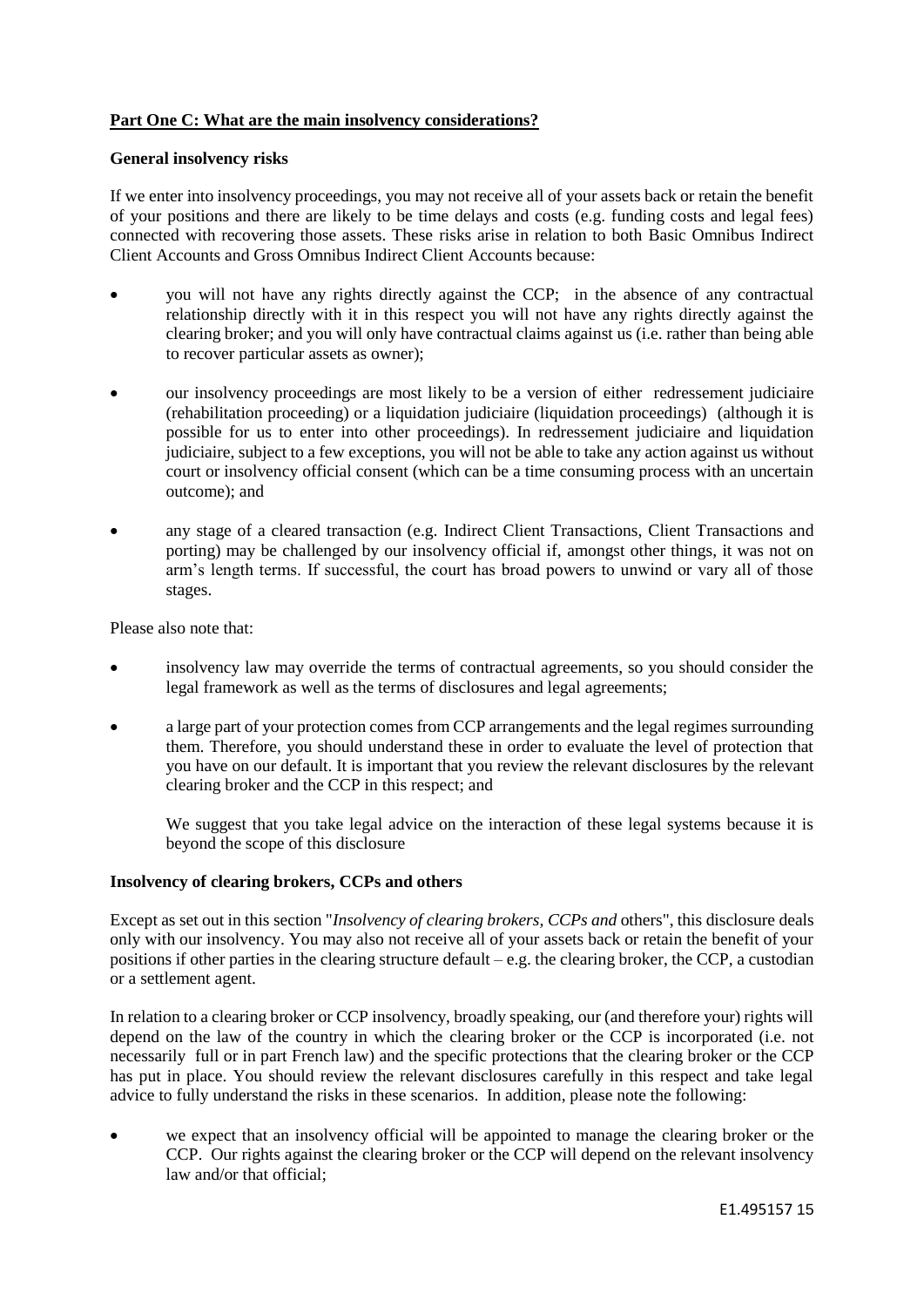- it may be difficult or impossible to port Client Transactions and/ or CCP Transactions and related margin, so it would be reasonable to expect that they will be terminated at the level of the clearing broker and/ or the CCP. The steps, timing, level of control and risks relating to that process will depend on the clearing broker and/ or the CCP, the applicable rules or agreements and the relevant insolvency law. However, it is likely that there will be material delay and uncertainty around when and how much assets or cash we will receive back from the clearing broker or the CCP. Subject to the bullet points below, it is likely that we will receive back only a percentage of assets available depending on the overall assets and liabilities of the clearing broker or the CCP;
- it is unlikely that you will have a direct claim against the clearing broker or the CCP because of the principal-to-principal model described in Part One A;
- under the client clearing agreement , Indirect Client Transactions will terminate at the same time as the matching Client Transactions unless our clearing agreement with the clearing broker provides otherwise. This will result in a net sum owing between you and us. However, your claims against us are limited recourse so that you will only receive amounts from us in relation to Indirect Client Transactions if we receive equivalent amounts from the clearing broker or the CCP in relation to relevant Client Transactions;
- if recovery of margin in these scenarios is important, then you should explore whether any clearing brokers offer "bankruptcy remote" or "physical segregation" structures. It is beyond the scope of this disclosure to analyse such options but your due diligence on them should include analysis of matters such as whether other creditors of the type described in *"Porting – preferential creditors"* below will have priority claims to margin; whether margin or positions on one account could be applied against margin or positions on another account (notwithstanding the clearing agreement); the likely time needed to recover margin; whether the margin will be recovered as assets or cash equivalent; and any likely challenges to the legal effectiveness of the structure (especially as a result of the clearing broker's insolvency).

# **Margin rights**

If you provide assets to us by way of security interest and we have not exercised a right of use over those assets, then you should have a legal right to recover the balance of those assets (after settling your obligations to us) ahead of other creditors. However, please note that, depending on the exact set up of our security arrangements, it may be that some preferential creditors will still have a prior claim to your assets (please see "*Porting – preferential creditors*" below which deals with a similar point).

If you have retained the assets (e.g. in a custody account over which you have given us a security interest) then you will have the best chance of recovering them. If you have transferred the assets to our name by way of security (e.g. by giving us a mortgage over the assets) then you bear more risk if there is a shortfall in any of the assets that we are holding. Generally speaking, your risk of loss will be highest in relation to non-client money cash margin; lower in relation to securities held by us in an omnibus account; and lower still if securities are segregated in our books and records and at custody level identifying you as the client.

The actual result will be highly fact specific and will depend on, amongst other things, the exact terms of our legal arrangements; how we have operated accounts; and claims that other intermediaries (e.g. custodians and settlement systems) have to those assets.

We do not expect the above position to change materially if you have a Basic Omnibus Indirect Client Account or Gross Omnibus Indirect Client Account.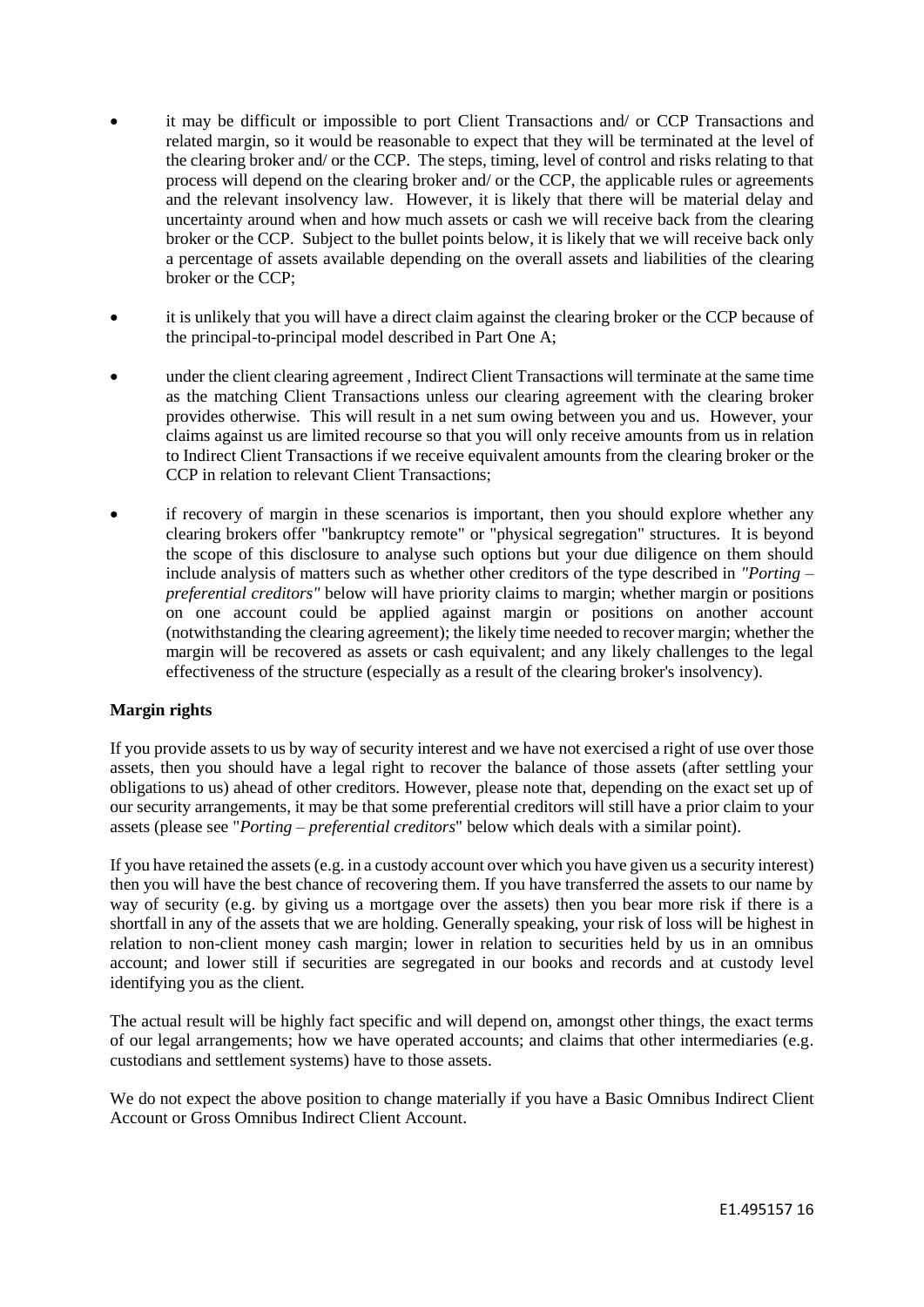# **Articles L. 211-36** *et seq.* **of the Financial Code**

Articles L. 211-36 *et seq*. of the French monetary and financial code (*code monétaire et financier* – the "**Financial Code**") would, under certain conditions pertaining to the characteristics of the transactions and the parties, protect the close-out netting of financial transactions entered into with us in a way that is enforceable against third parties and by derogation to the French insolvency law.

Please see below an outline of some other specific insolvency risks and related commentary. Please note that articles L. 211-36 *et seq*. of the Financial Code are a complex and unclear piece of legislation and this summary is not a substitute for detailed legal analysis with your professional advisors.

## **Close-out netting**

If we default and the clearing broker cannot port the Client Transactions and collateral (e.g. because a back-up entity cannot be found or because, in the absence of any specific direct contractual relationship directly between you and the clearing broker in this respect, the clearing broker is not willing the proceed with porting of the Client Transactions and collateral), then we would expect it to terminate and net our Client Transactions and apply related assets.

You and we would want this to work differently from normal bilateral close-out netting that would apply to all positions and assets between us and the clearing broker – e.g. assets on an Gross Omnibus Indirect Client Account relating to you could be netted with our house or another indirect client account at the clearing broker. There is a risk that this netting across accounts could happen automatically as a result of ordinary French insolvency law. However, to the extent that the protection of articles L.211-36 et seq. applies, this should not occur.

A similar risk occurs between us and you in relation to the Indirect Client Transactions. It is most likely to materialise in a pre-porting period during which French law may automatically set off Indirect Client Transactions and collateral relating to one clearing broker with Indirect Client Transactions and collateral relating to another. This risk arises regardless of what you and we may provide for in our clearing documentation. Whilst the resulting termination amount should represent our net exposure to each other, it will make porting difficult or impossible. articles L.211-36 et seq. of the Financial Codedoes not provide you any direct protection in this case but, depending on the relevant clearing structure, a security interest may provide some protection in this regard (as mentioned under *"What happens if we are declared to be in default by a clearing broker?"*).

Please also note more generally that your freedom to close out Indirect Client Transactions is more limited under the client clearing agreement than in other arrangements that you may be used to. In particular, the main termination event under our client clearing agreement is that the relevant clearing broker has declared us to be in default under the clearing agreement between it and us. The intention is to match the treatment of Client Transactions and Indirect Client Transactions as much as possible. However, this may mean that – unless the clearing broker declares a default under the clearing agreement - you cannot terminate Indirect Client Transactions for common reasons such as a payment or insolvency default on our part.

# **Porting – prohibition**

A clearing broker only owes us (not you) obligations in relation to Client Transactions and related assets.

As a result, when these contracts and assets are transferred to a back-up entity, there is a risk of insolvency challenge because our rights have effectively been taken from us on or around the time of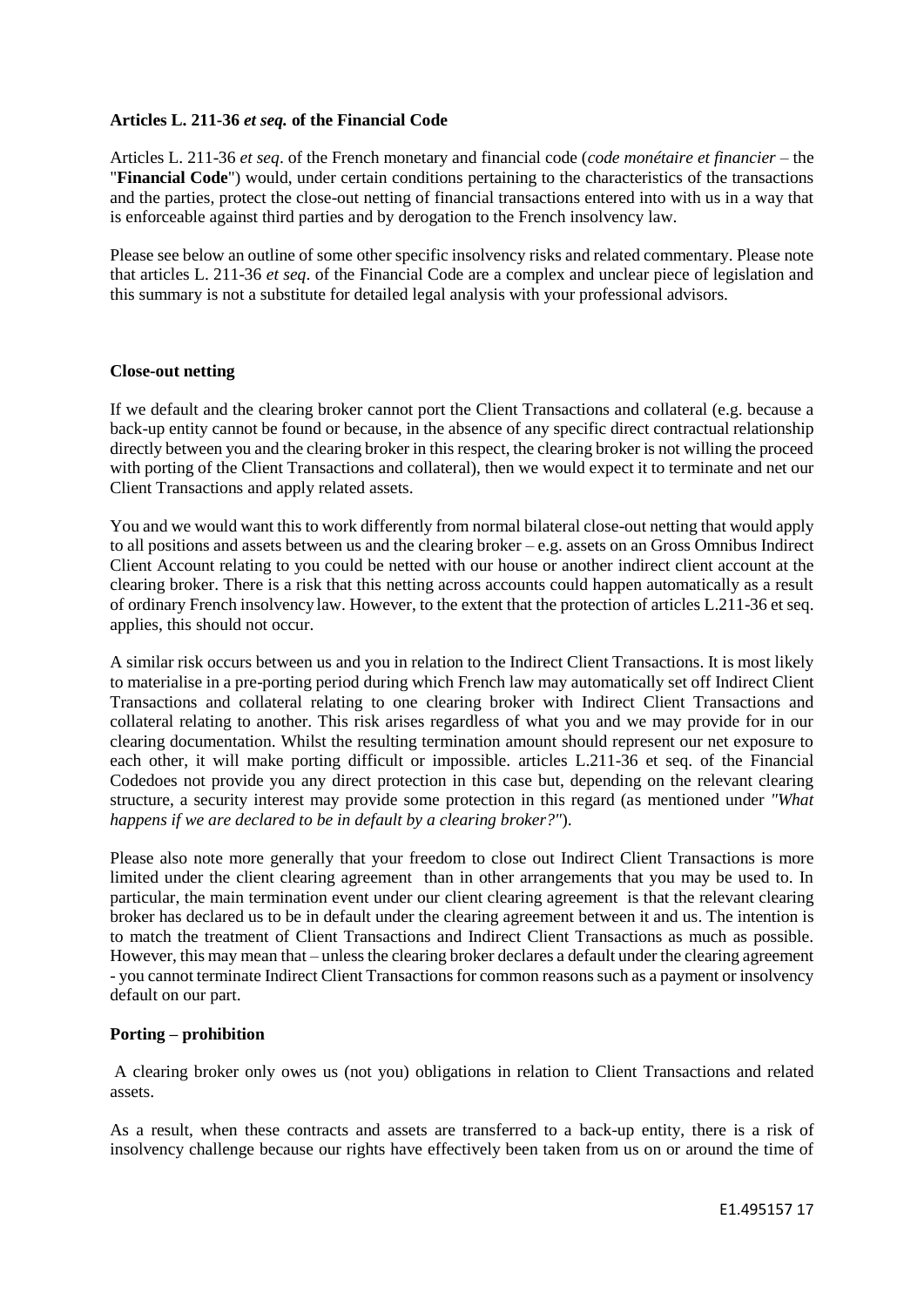our insolvency. Applicable laws may not permit this and there is a risk that the courts may therefore not permit, or may unwind, any porting and related Indirect Client Transactions with this back-up entity.

As mentioned above, based on French statutory and regulatory provisions applicable as of the date of this Direct Client Disclosure Document, the only way porting may be effective in a situation where we are subject to insolvency proceedings in France would be for a clearing broker which benefits from the protection of article L. 211-36 *et seq.* of the Financial Code to accept to close-out (with us) and a reestablishment (with the back-up entity) of the Client Transactions.

# **Porting - preferential creditors**

As mentioned under *"What happens if we are declared to be in default by a clearing broker?"* in Part One A, a clearing broker's porting structure may be based on or supported by a security interest. This can take different forms but generally involves us creating security over our rights against the clearing broker in relation to a Basic Omnibus Indirect Client Account or a Gross Omnibus Indirect Client Account in your favour or in favour of another person (e.g. an independent trustee) to hold the security on your behalf. Broadly speaking, the security interest should support the argument that these assets are not part of our insolvency estate (i.e. are not to be shared with our general creditors).

However, depending on the exact structure, insolvency law gives certain statutory creditors priority over secured creditors. This means that some creditors may have a claim on client account assets ahead of you. Statutory creditors are likely to include, amongst others, our insolvency official (e.g. in respect of its costs and expenses), a relatively small amount of unsecured creditors, some employee salaries and pension contributions.

## **Mismatch of CCP/Client Transactions and assets**

It could be that our net assets in relation to Client Transactions do not match our net obligations to each other in relation to the matching Indirect Client Transactions. This can slow down or make porting impossible either operationally or legally.

For example, it may occur at clearing broker level as a result of Fellow Client Risk (see the explanation of this term in Part Two of this document) in a Gross Omnibus Indirect Client Account, with the result that there are insufficient assets available for porting to satisfy our obligations to you in relation to the Indirect Client Transactions.

Alternatively, it could be that all of your Indirect Client Transactions with us are netted automatically as a result of French insolvency law (please see above under "*Close-out netting"*).

## **Transfer under the French resolution regime<sup>1</sup>**

The French resolution regime set forth in articles L. 613-49 *et seq.* of the Financial Code, which aim to implement directive n° 2014/59/EU of the European Parliament and Council of 15 May 2014 establishing a framework for the recovery and resolution of credit institutions and investment firms ("**BRRD**") under French law applies because we are a French company that falls within its scope. As a result, in serious circumstances, we may, among other things, be transferred to a third party by the resolution college of the French *Autorité de contrôle prudentiel et de résolution*. In that case, your counterparty and/or your counterparty risk may change. It is also possible that we may become subject to other resolution measures and that your termination rights (where these are exercisable by virtue of such resolution measures) may be disapplied or that some of our liabilities owed to you may be bailed in. In these scenarios, your counterparty and/or your counterparty risk may also change. It is unlikely that you will be able to stop such resolution measures, or to enforce any early termination rights against us as a result of such actions. We suggest that you take legal advice on such regime because it is beyond the scope of this disclosure.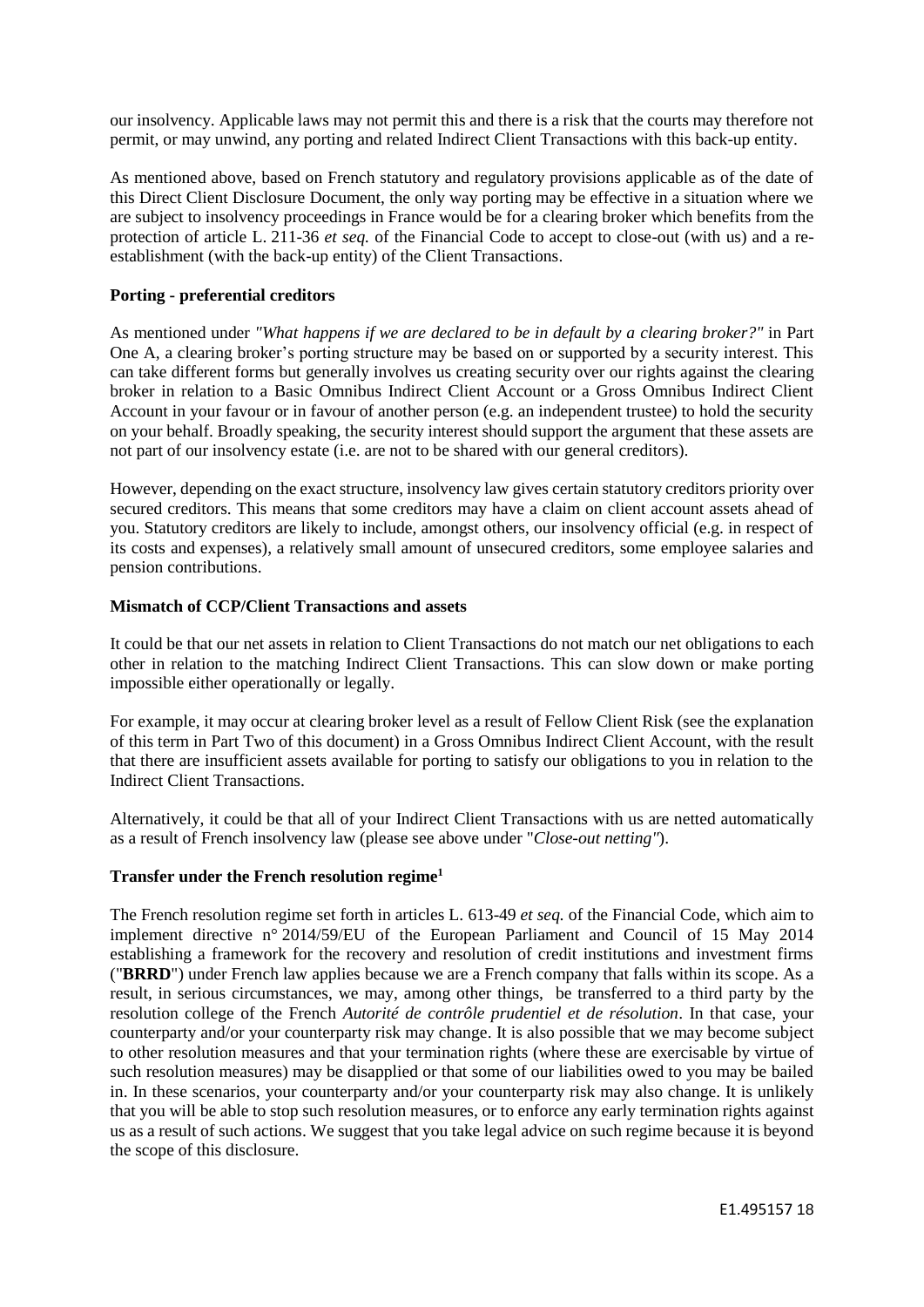## **Part One D: The terms and conditions on which we offer indirect clearing services to you**

We will provide indirect services to you in accordance with our Terms of Business for Global Markets Services, the client clearing agreement ("**Agreement**"), including all schedules and appendices thereto, that we enter into with you.

A general description of the principal terms and conditions governing our relationship with our clients is set out below. The actual provisions of the Agreement are more detailed. Moreover, please note that the specific terms and conditions of the Agreement that we enter into with any client may differ depending on our analysis of the risks that such client's trading activities may present. Please note that neither the Agreement nor the Indirect Clearing RTS creates a direct contractual relationship between you and an affiliate or third-party clearing broker whether or not you elect to utilize a Gross Omnibus Indirect Client Account in connection with the Agreed CCP Services.

Before providing indirect client services to you, we will generally require that you:

- satisfy our client onboarding and KYC criteria and provide us with such information that we may request in order to (i) provide the indirect clearing services or otherwise comply with Applicable Regulations; and (ii) provide us with sufficient information to identify, monitor and manage any material risks arising from the indirect clearing services that we provide.
- satisfy the credit criteria applicable to our clients. You must agree to provide us with such information as we may reasonably request from time to time to enable us to comply with any Applicable Regulations including the Indirect Clearing RTS.
- be an authorised credit institution or investment firm or an entity established in a third country that would be considered to be a credit institution or investment firm if that entity were established in the European Union.
- enter into the Agreement with us, governed by English or French law.
- acknowledge that you have read and understood all disclosure statements with respect to your trading activities that we have provided you, including the appropriate Disclosure Statement on Indirect Clearing.
- agree to meet all margin calls with respect to all Transactions and comply with trading and position limits.
- acknowledge that, upon an event of default, we will have certain rights as set out in the Agreement, including the right to liquidate any or all Transactions and margin.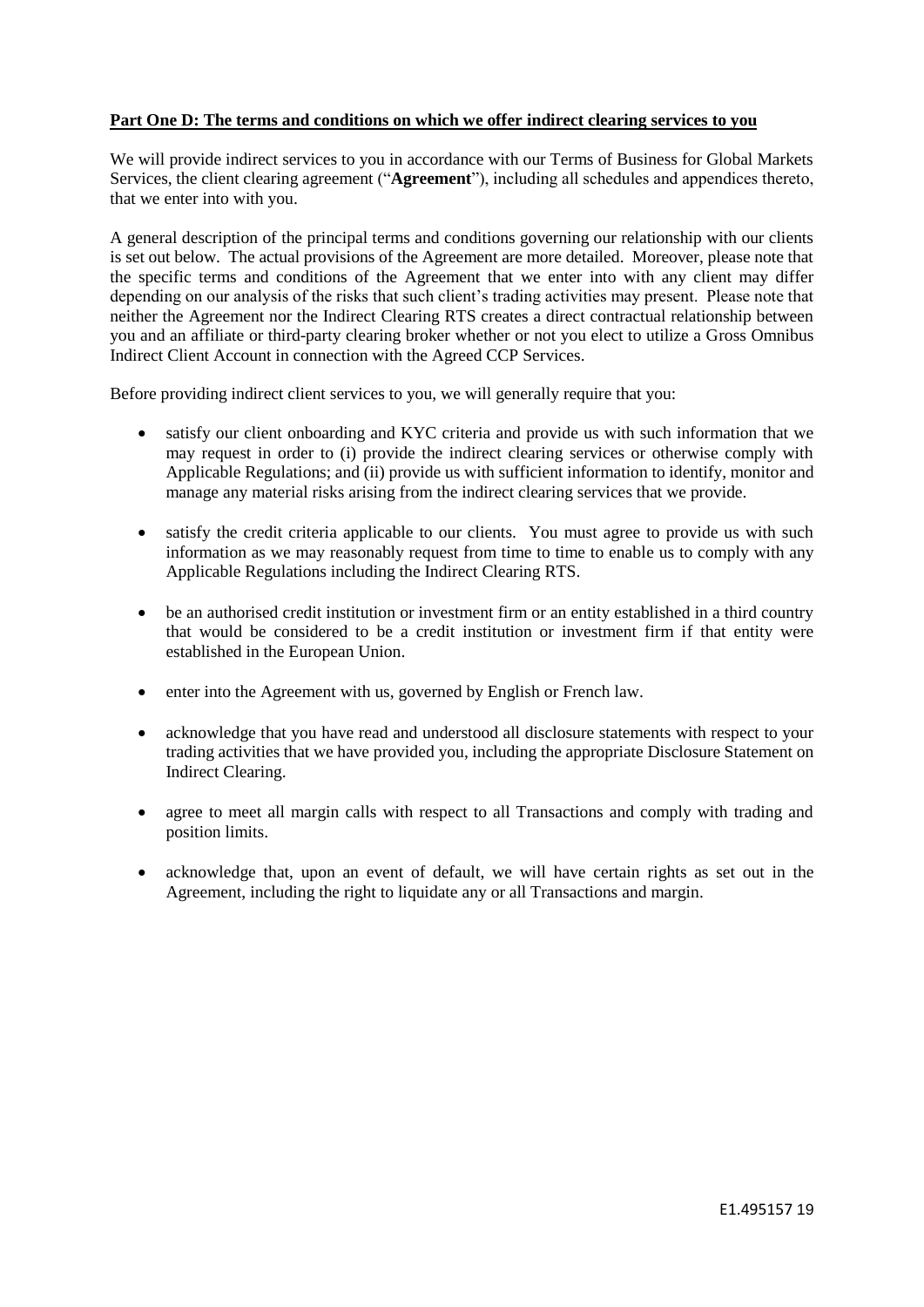# **Part Two: Clearing broker indirect client account structures**

As noted in Part One B, each clearing broker is required under the Indirect Clearing RTS to offer at least the choice of a Basic Omnibus Indirect Client Account or a Gross Omnibus Indirect Client Account. This Part Two contains an overview of the levels of segregation of each account type, together with an overview of the main protections afforded by and the main legal implications of each.

The descriptions given in this Part Two are very high level and consider the minimum requirements for indirect client account types under the Indirect Clearing RTS and the respective levels of segregation. However, the particular characteristics of the accounts will affect the exact levels of protection they offer and the legal implications so you must review the information provided by the clearing brokers to fully understand the risks of the specific account we maintain in relation to you at each clearing broker. You may also need to seek professional advice to understand the differences in detail. However, we hope that the questions raised and factors described in both parts of this document will help you to know which questions to ask and to understand the impact of the answers you receive.

The descriptions have been prepared on the basis of the minimum requirements in the Indirect Clearing RTS.

The Annex seeks to compare the main account types and levels of segregation against the following risks:

| Risks used to compare each account type and<br>level of segregation | <b>Explanation of risk</b>                                                                                                                                                                                                                                                                                                       |
|---------------------------------------------------------------------|----------------------------------------------------------------------------------------------------------------------------------------------------------------------------------------------------------------------------------------------------------------------------------------------------------------------------------|
| <b>Transit Risk</b>                                                 | Whether you are exposed to us at any point<br>in the process of providing or receiving<br>margin in respect of Indirect Client<br>Transactions.                                                                                                                                                                                  |
| <b>Fellow Client Risk</b>                                           | Whether assets provided to the clearing<br>broker or CCP in respect of Client<br>Transactions related to you could be used to<br>cover losses in Client Transactions relating<br>to another client.                                                                                                                              |
| <b>Liquidation Risk</b>                                             | Whether, if the Client Transactions and<br>assets relating to them were to be ported,<br>there is a risk that any non-cash assets<br>would be liquidated into cash. If this were to<br>happen, the value given to such assets by the<br>clearing broker may differ from what you<br>perceive to be the full value of the assets. |
| <b>Haircut Risk</b>                                                 | Whether the value of the assets that relate to<br>Client Transactions might be reduced or not<br>increase by as much as you expect because<br>the clearing broker applied a haircut that did<br>not properly reflect the value of the asset.                                                                                     |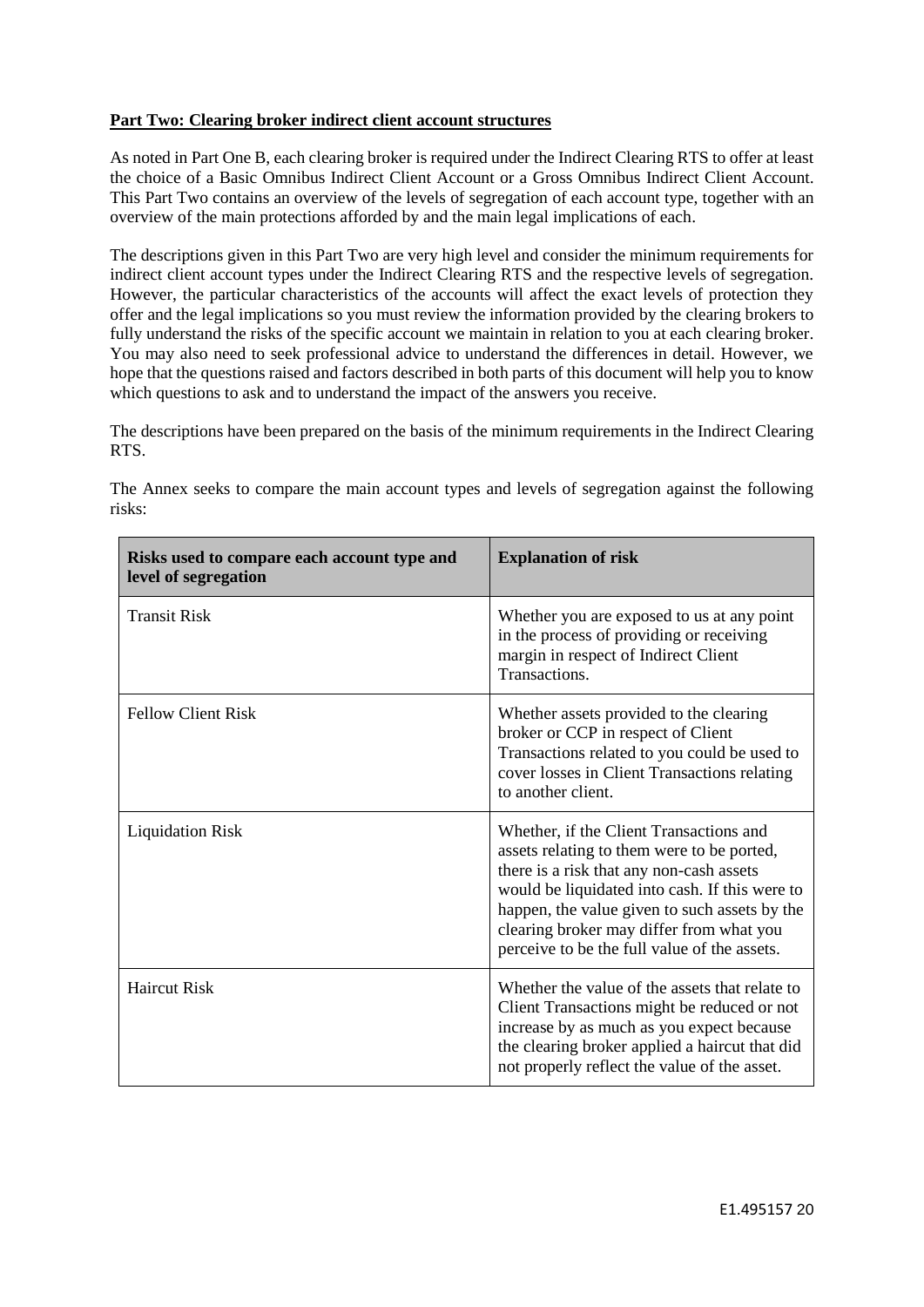| Risks used to compare each account type and<br>level of segregation | <b>Explanation of risk</b>                                                                                                                                                                                                                    |
|---------------------------------------------------------------------|-----------------------------------------------------------------------------------------------------------------------------------------------------------------------------------------------------------------------------------------------|
| Valuation Mutualisation Risk                                        | Whether the value of the assets that relate to<br>Client Transactions could be reduced or not<br>increase by as much as you expect because<br>the assets posted in relation to other clients'<br>Client Transactions have decreased in value. |
| Clearing Broker Insolvency Risk                                     | Whether you are exposed to the insolvency<br>or other failure of the clearing broker.                                                                                                                                                         |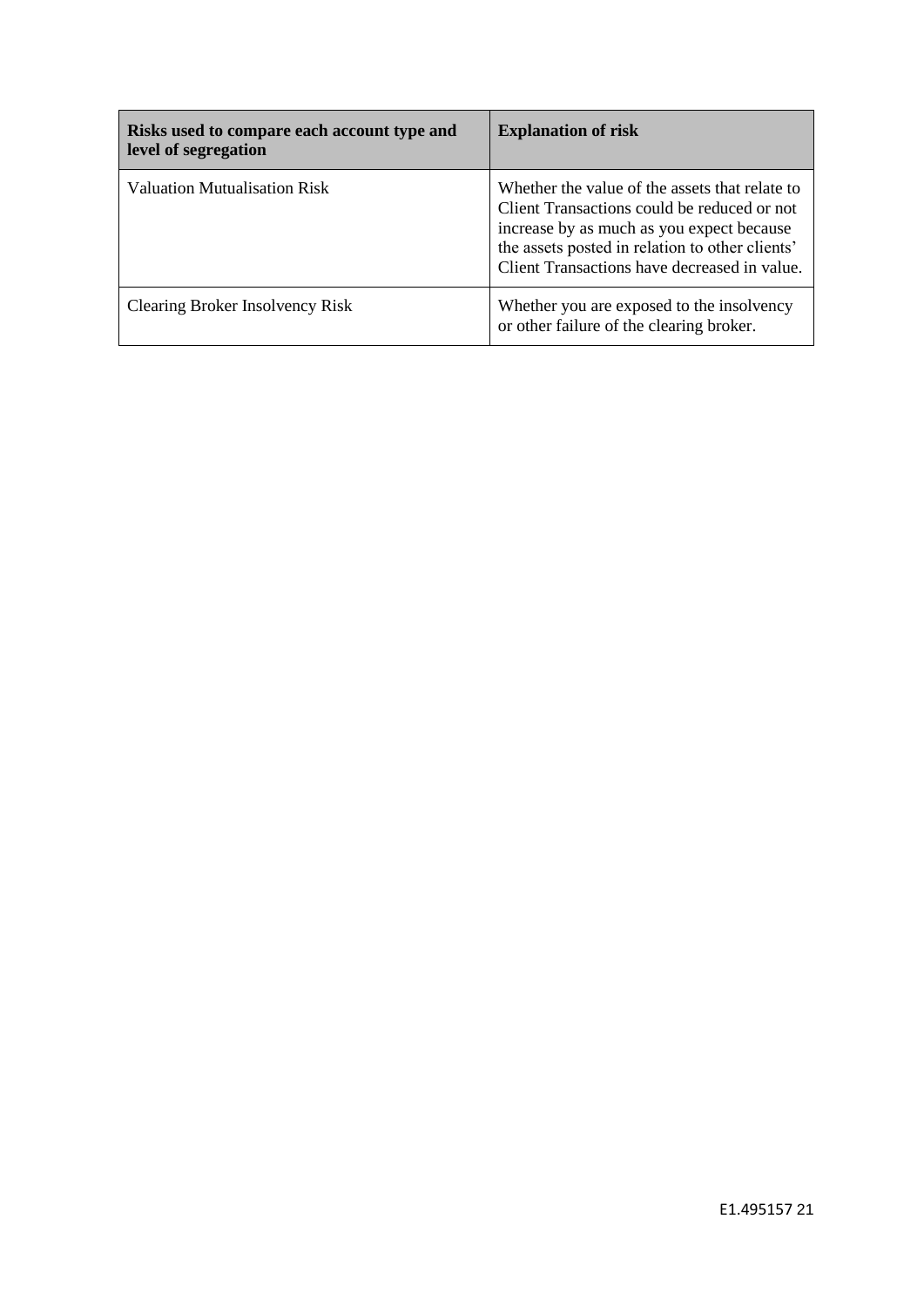**Typical account characteristics at the clearing broker level**

|                                                                                                                                     | <b>Basic Omnibus Indirect Client Account</b>                                                                                                                                                                                                                                                                                                                              | <b>Gross Omnibus Indirect Client Account</b>                                                                                                                                                                                                                                                                                                                                           |
|-------------------------------------------------------------------------------------------------------------------------------------|---------------------------------------------------------------------------------------------------------------------------------------------------------------------------------------------------------------------------------------------------------------------------------------------------------------------------------------------------------------------------|----------------------------------------------------------------------------------------------------------------------------------------------------------------------------------------------------------------------------------------------------------------------------------------------------------------------------------------------------------------------------------------|
|                                                                                                                                     |                                                                                                                                                                                                                                                                                                                                                                           |                                                                                                                                                                                                                                                                                                                                                                                        |
| the Client<br>Who will                                                                                                              | Basic Omnibus Indirect Client Accounts record both assets                                                                                                                                                                                                                                                                                                                 | Gross Omnibus Indirect Client Accounts record both assets and                                                                                                                                                                                                                                                                                                                          |
| <b>Transactions recorded</b><br>in the account relate to?                                                                           | and Client Transactions that relate to you (where you have<br>opted for a Basic Omnibus Indirect Client Account) and the                                                                                                                                                                                                                                                  | Client Transactions that relate to you (where you have opted for<br>a Gross Omnibus Indirect Client Account) and the assets and                                                                                                                                                                                                                                                        |
|                                                                                                                                     | assets and Client Transactions that relate to our other clients                                                                                                                                                                                                                                                                                                           | Client Transactions that relate to our other clients that have also                                                                                                                                                                                                                                                                                                                    |
|                                                                                                                                     | that have also opted for a Basic Omnibus Indirect Client                                                                                                                                                                                                                                                                                                                  | opted for a Gross Omnibus Indirect Client Account.                                                                                                                                                                                                                                                                                                                                     |
|                                                                                                                                     | Account.                                                                                                                                                                                                                                                                                                                                                                  |                                                                                                                                                                                                                                                                                                                                                                                        |
| Which losses can assets<br>recorded in the account<br>be used for?                                                                  | Assets that are provided to the clearing broker as margin for<br>a Client Transaction recorded in a Basic Omnibus Indirect<br>Client Account may be used to cover any losses in that<br>account, whether such losses relate your Client Transactions<br>or Client Transactions relating to one of our other clients<br>within that Basic Omnibus Indirect Client Account. | Assets that are provided to the clearing broker as margin for a<br>Client Transaction recorded in a Gross Omnibus Indirect Client<br>Account may be used to cover any losses in that account, whether<br>such losses relate your Client Transactions or Client Transactions<br>relating to one of our other clients within that Gross Omnibus<br>Indirect Client Account. <sup>2</sup> |
| Will the clearing broker<br>which<br><b>Client</b><br>know<br><b>Transactions and types</b><br>of assets relate to you?             | The clearing broker may not know which Client Transactions<br>and assets recorded in a Basic Omnibus Indirect Client<br>Account relate to you.                                                                                                                                                                                                                            | Yes, but prior to our default it may not know your identity.                                                                                                                                                                                                                                                                                                                           |
| Will the clearing broker<br>the<br>record<br>assets<br>provided by value only<br>or will it identify the<br>type of asset provided? | The clearing broker may identify in its records the type of<br>asset provided as margin for the Basic Omnibus Indirect<br>Client Account but will not be able to identify which type of<br>assets relate to any client's Client Transactions within that<br>Basic Omnibus Indirect Client Account.                                                                        | The clearing broker may identify in its records the type of asset<br>provided as margin for the Gross Omnibus Indirect Client<br>Account but is unlikely to be able to identify anything other than<br>the value of assets provided in respect of any of our client's Client<br>Transactions within that Gross Omnibus Indirect Client Account.                                        |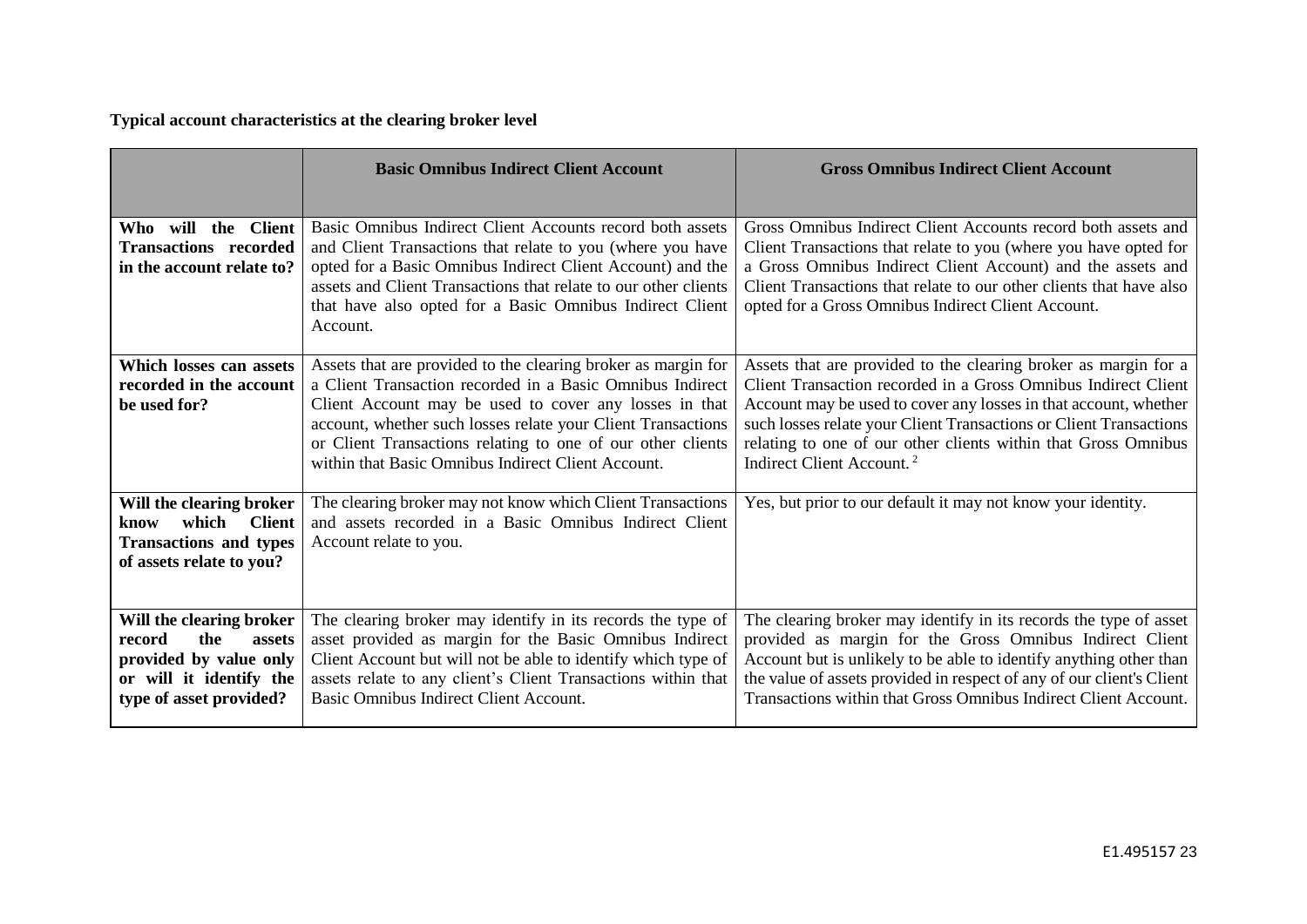|                                                                                                                                         | <b>Basic Omnibus Indirect Client Account</b>                                                                                                                                                                                                                                                                           | <b>Gross Omnibus Indirect Client Account</b>                                                                                                                                                                                                                                                                     |
|-----------------------------------------------------------------------------------------------------------------------------------------|------------------------------------------------------------------------------------------------------------------------------------------------------------------------------------------------------------------------------------------------------------------------------------------------------------------------|------------------------------------------------------------------------------------------------------------------------------------------------------------------------------------------------------------------------------------------------------------------------------------------------------------------|
| <b>Will the Client</b><br><b>Transactions recorded</b><br>in the account be<br>netted?                                                  | It is likely that the Client Transactions recorded in the account<br>will be netted. This means that Client Transactions that relate<br>to you may be netted with Client Transactions that relate to<br>our other clients whose Client Transactions are recorded in<br>the same Basic Omnibus Indirect Client Account. | Client Transactions relating to you are likely to be netted with<br>other Client Transactions relating you. However, Client<br>Transactions relating to you should not be netted with Client<br>Transactions relating to any of our other clients recorded in the<br>same Gross Omnibus Indirect Client Account. |
| Will the margin be<br>calculated on a gross or<br>net basis?                                                                            | The margin will be calculated on a net basis.                                                                                                                                                                                                                                                                          | The margin will be calculated on a gross basis.                                                                                                                                                                                                                                                                  |
| Will you have to enter<br>into any documentation<br>operational<br>0r<br>directly<br>arrangements<br>with<br>the<br>clearing<br>broker? | You may have to enter into legal documentation to which the<br>clearing broker is party. It is unlikely that you will have to set<br>up any operational arrangements with the clearing broker<br>directly.                                                                                                             | You may have to enter into legal documentation to which the<br>clearing broker is party. It is possible but unlikely that you will<br>have to set up some operational arrangements with the clearing<br>broker directly.                                                                                         |
| <b>Transit Risk</b>                                                                                                                     | <b>Yes</b>                                                                                                                                                                                                                                                                                                             | <b>Yes</b>                                                                                                                                                                                                                                                                                                       |
| <b>Fellow Client Risk</b>                                                                                                               | <b>Yes</b>                                                                                                                                                                                                                                                                                                             | <b>Yes</b>                                                                                                                                                                                                                                                                                                       |
| <b>Liquidation Risk</b>                                                                                                                 | <b>Yes</b>                                                                                                                                                                                                                                                                                                             | Yes (unless the clearing broker is able to port the assets recorded<br>in the account or is able to transfer the assets to you without<br>needing to liquidate some or all of them first).                                                                                                                       |
| <b>Haircut Risk</b>                                                                                                                     | <b>Yes</b>                                                                                                                                                                                                                                                                                                             | <b>Yes</b>                                                                                                                                                                                                                                                                                                       |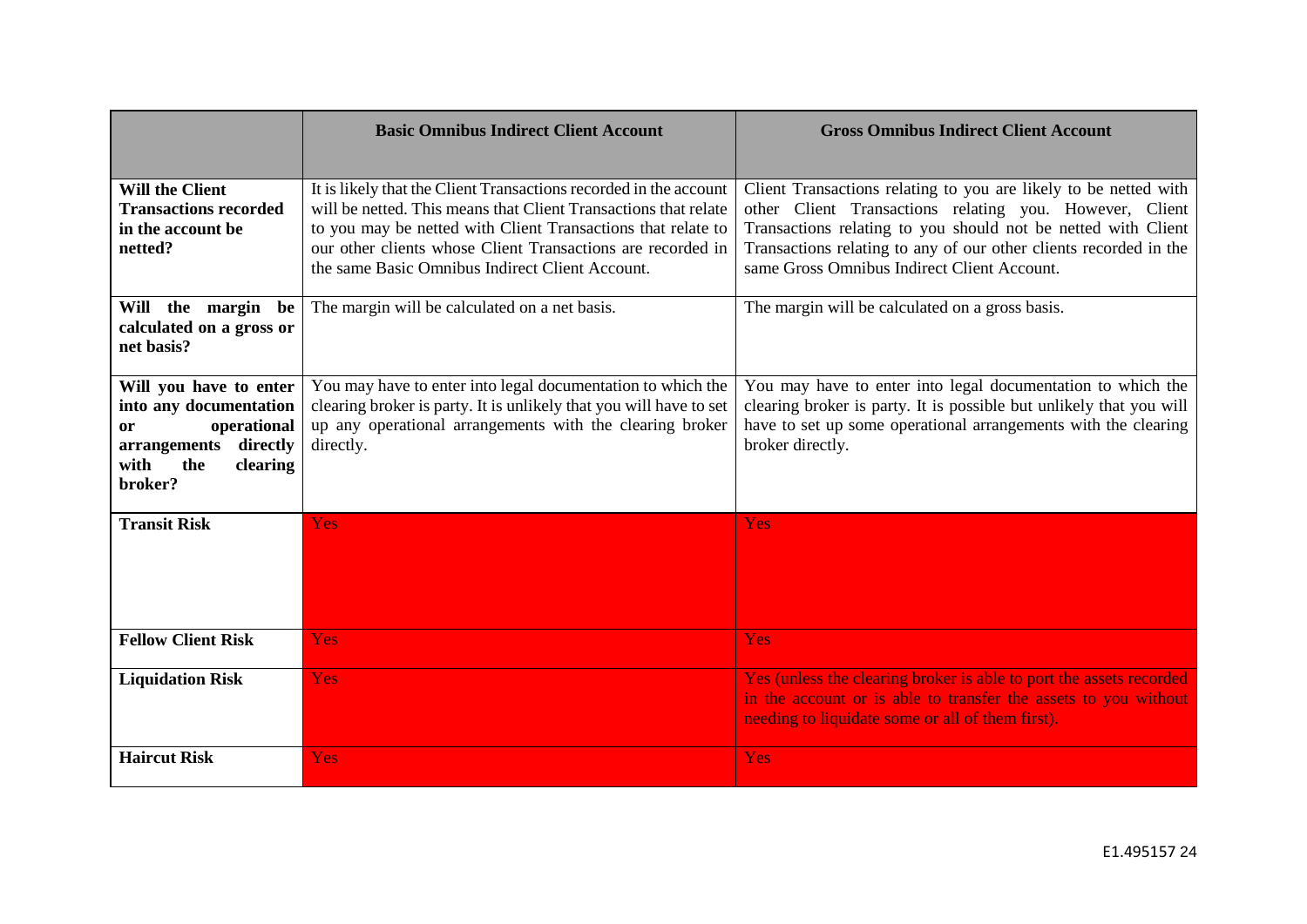|                                                            | <b>Basic Omnibus Indirect Client Account</b> | <b>Gross Omnibus Indirect Client Account</b>                          |
|------------------------------------------------------------|----------------------------------------------|-----------------------------------------------------------------------|
|                                                            |                                              |                                                                       |
| <b>Valuation</b>                                           | Yes:                                         | Yes:                                                                  |
| <b>Mutualisation Risk</b>                                  |                                              |                                                                       |
| <b>Clearing</b><br><b>Broker</b><br><b>Insolvency Risk</b> | <b>Yes</b>                                   | Yes                                                                   |
| How likely it is that                                      | <b>Unlikely</b>                              | If you have satisfied all of the clearing broker's and back-up        |
| porting will be achieved                                   |                                              | entity's conditions, porting is more readily facilitated in the event |
| if we default?                                             |                                              | of our default.                                                       |